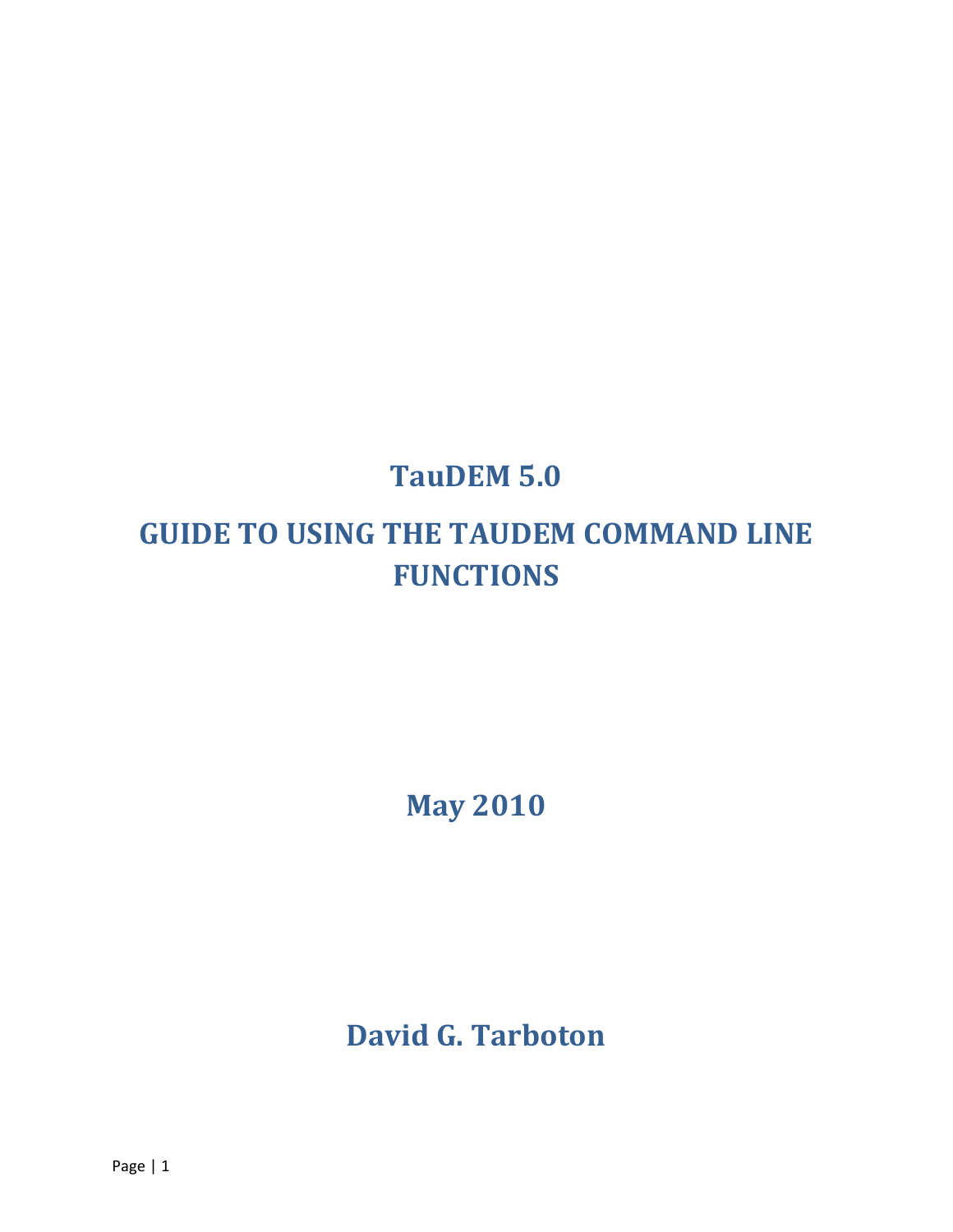# **Purpose**

The purpose of this document is to introduce Hydrologic Terrain Analysis using the TauDEM command line functionality.

TauDEM (Terrain Analysis Using Digital Elevation Models) is a set of Digital Elevation Model (DEM) tools for the extraction and analysis of hydrologic information from topography as represented by a DEM. This is software developed at Utah State University (USU) for hydrologic digital elevation model analysis and watershed delineation and may be obtained from http://hydrology.usu.edu/taudem/taudem5.0/.

The architecture of TauDEM separates the system into a set of command line executable functions that comprise the engine that does the work, and a graphic user interface developed as a toolbox for ArcGIS. The ArcGIS toolbox is documented in a separate quick start guide and in comprehensive online documentation within the ArcGIS toolbox. This document focuses on the command line functions. These have been coded in C++ that is intended to be platform independent. The ArcGIS toolbox uses system calls to run these functions so running these functions from the command line produces exactly the same output as an equivalent ArcGIS toolbox function.

In this guide we assume that you are working on a Windows PC, although much of the functionality is generic and can be (with knowledge of the other system) be transferred to other systems. To use TauDEM command line functions you need the TauDEM 5.0 software as well as MPICH2 software from http://www.mcs.anl.gov/research/projects/mpich2/

# **MPICH2 and TauDEM Installation**

For this guide we assume that the installation is done to the default locations on the C: drive of a 64‐bit Windows PC:

 Download and install the current version of MPICH2. This should be done from the Administrator account. Note that on Windows Vista and Windows 7 this account is different from a user that is a member of the Administrators group. The Administrator account should be used so that smpd is properly installed. If you receive a Windows Firewall Security Alert you should select Cancel without enabling smpd to communicate on any networks. TauDEM's use of MPICH2 is for message passing between multiple processes on a single computer (with multiple cores) and does not require outside network access.

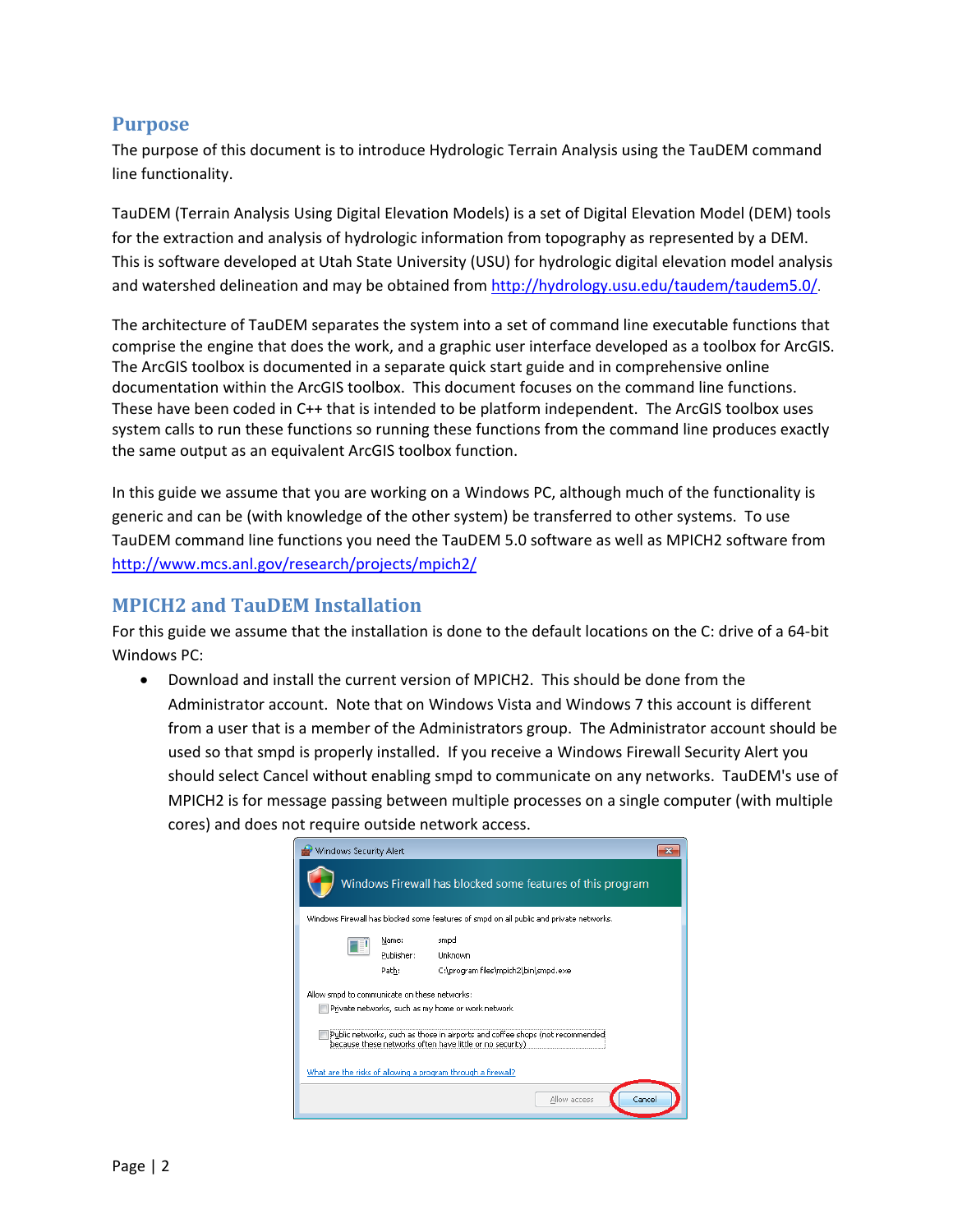Add the folder "C:\Program Files\MPICH2\bin" to the system PATH environment variable. (Right click Computer‐>Properties‐>Advanced System Settings‐>Advanced‐>Environment variables). This should be done as shown below:

| $\mathbf{x}$<br>System Properties                                                     | System Properties<br>$\Sigma$                                                 |
|---------------------------------------------------------------------------------------|-------------------------------------------------------------------------------|
| Advanced<br>System Protection   Remote<br>Computer Name<br>Hardware                   | Advanced<br>Computer Name   Hardware<br>System Protection   Remote            |
| You must be logged on as an Administrator to make most of these changes.              | <b>Environment Variables</b><br>$\Sigma$                                      |
| Performance<br>Visual effects, processor scheduling, memory usage, and virtual memory | $\mathbf{x}$<br>Edit System Variable                                          |
| Settings                                                                              | Variable name:<br>Path                                                        |
| <b>User Profiles</b><br>Desktop settings related to your logon                        | werShell\v1.0\;c:\program files\mpich2\bin<br>Variable value:<br>OK<br>Cancel |
| Settings                                                                              | System variables                                                              |
| Startup and Recovery                                                                  | Variable<br>Value                                                             |
| System startup, system failure, and debugging information                             | NUMBER_OF_P<br>$\mathbf{2}$<br>OS.<br>Windows NT                              |
| Settings                                                                              | C:\Windows\system32;C:\Windows;C:\<br>Path                                    |
| Environment Variables                                                                 | PATHEXT<br>.COM;.EXE;.BAT;.CMD;.VBS;.VBE;.JS;<br>Edit<br>Delete<br>New        |
| <b>OK</b><br>Cancel<br>Apply                                                          | OK<br>Cancel                                                                  |

 Run "mpiexec.exe ‐register" from a command prompt or directly from Start for your version of Windows. (The path edit above enables the system to find mpiexec.exe in the "C:\Program Files\MPICH2\bin" folder.) As before, if you receive a Windows Firewall Security Alert you should select Cancel without enabling mpiexec.exe to communicate on any networks. TauDEM's use of MPICH2 does not require outside network access.

|                                                                                                                                            | Windows Security Alert       |                                                                                               |  |  |  |
|--------------------------------------------------------------------------------------------------------------------------------------------|------------------------------|-----------------------------------------------------------------------------------------------|--|--|--|
| Windows Firewall has blocked some features of this program                                                                                 |                              |                                                                                               |  |  |  |
|                                                                                                                                            |                              | Windows Firewall has blocked some features of mpiexec.exe on all public and private networks. |  |  |  |
|                                                                                                                                            | Name:<br>Publisher:<br>Path: | mpiexec.exe<br>Unknown<br>C:\program files\mpich2\bin\mpiexec.exe                             |  |  |  |
| Allow mpiexec.exe to communicate on these networks:<br>Private networks, such as my home or work network                                   |                              |                                                                                               |  |  |  |
| Public networks, such as those in airports and coffee shops (not recommended)<br>because these networks often have little or no security). |                              |                                                                                               |  |  |  |
| What are the risks of allowing a program through a firewall?                                                                               |                              |                                                                                               |  |  |  |
|                                                                                                                                            |                              | Allow access<br>Cancel                                                                        |  |  |  |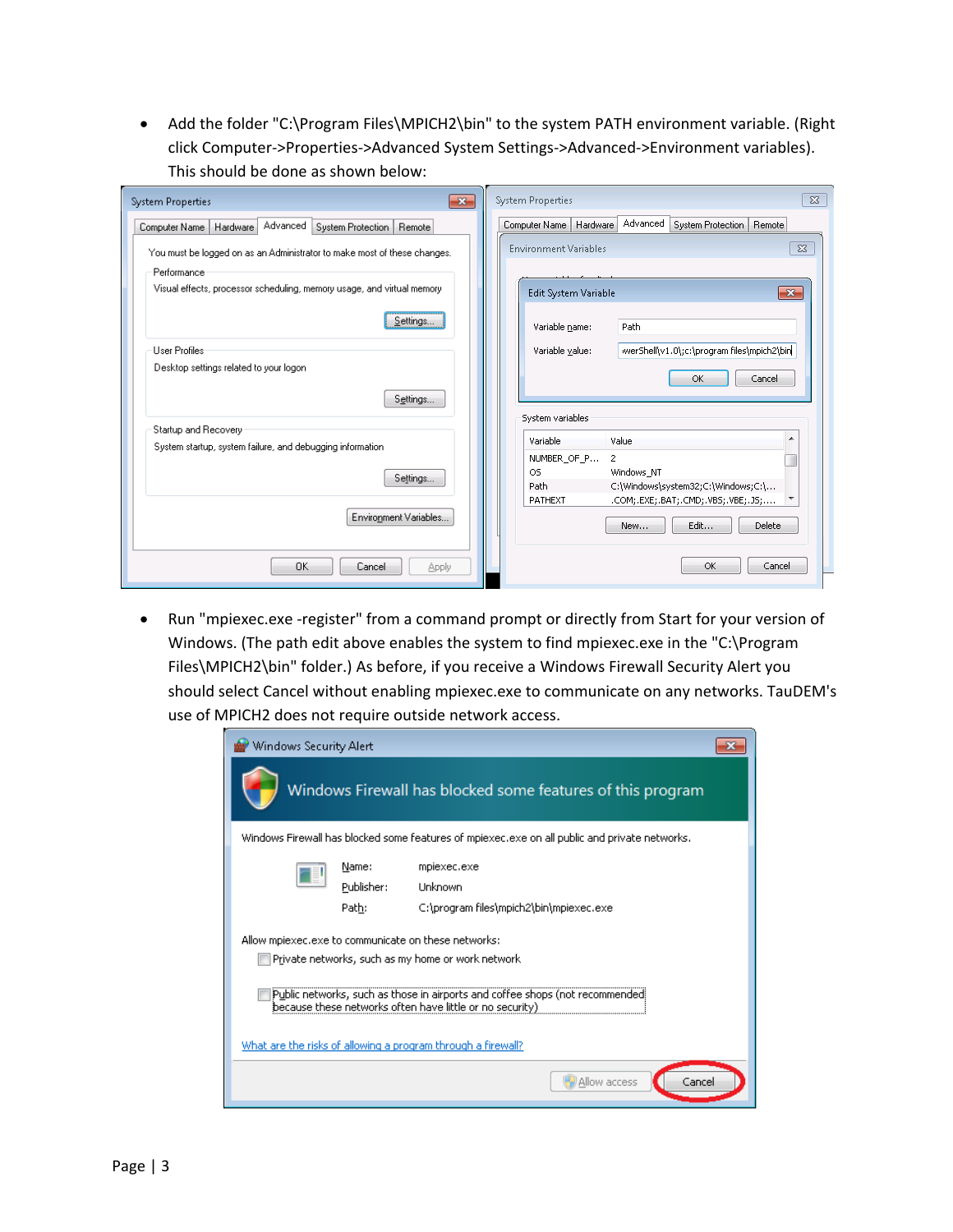Then at the prompt type in the users Windows username (or just hit enter for the current user). Then type in and confirm the user's password. This needs to be done for each user that will run TauDEM 5 and can be done with the Windows "Start: Run" command, or from a command window with mpiexec path set.



 Download the TauDEM 5 executables or download and compile the source code from http://hydrology.usu.edu/taudem/taudem5.0/. Set a path to the folder where you place the executables similar to setting a path for MPICH2.

# **Quick Start Examples**

Download and unzip the Logan River example data from http://hydrology.usu.edu/taudem/taudem5.0. For these examples we assume these files have been unzipped into a folder  $C:\dagger\ldots$  and that the TauDEM executables are in C:\program files\taudem\taudem5exe.

Open a command prompt.

1. Useful commands to set paths Execute the following commands

```
cd C:\Dave\logan 
Set TDIR= C:\program files\taudem\taudem5exe 
set MDIR=c:\program files\mpich2\bin 
set path=%MDIR%;%TDIR%
```
2. Remove Pits

mpiexec -n 8 PitRemove logan.tif

This produces the output file loganfel.tif that has pits removed. This output needs to be viewed in a GIS grid viewer, e.g. ArcGIS or MapWindow.

3. Flow Directions

```
mpiexec -n 8 D8Flowdir -p loganp.tif -sd8 logansd8.tif -fel 
  loganfel.tif 
mpiexec -n 8 DinfFlowdir -ang loganang.tif -slp loganslp.tif -fel 
   loganfel.tif
```
These produce the output files loganp.tif, logansd8.tif, loganang.tif and loganslp.tif that respectively contain D8 flow directions, D8 slopes, D-Infinity flow angles and D-Infinity slopes.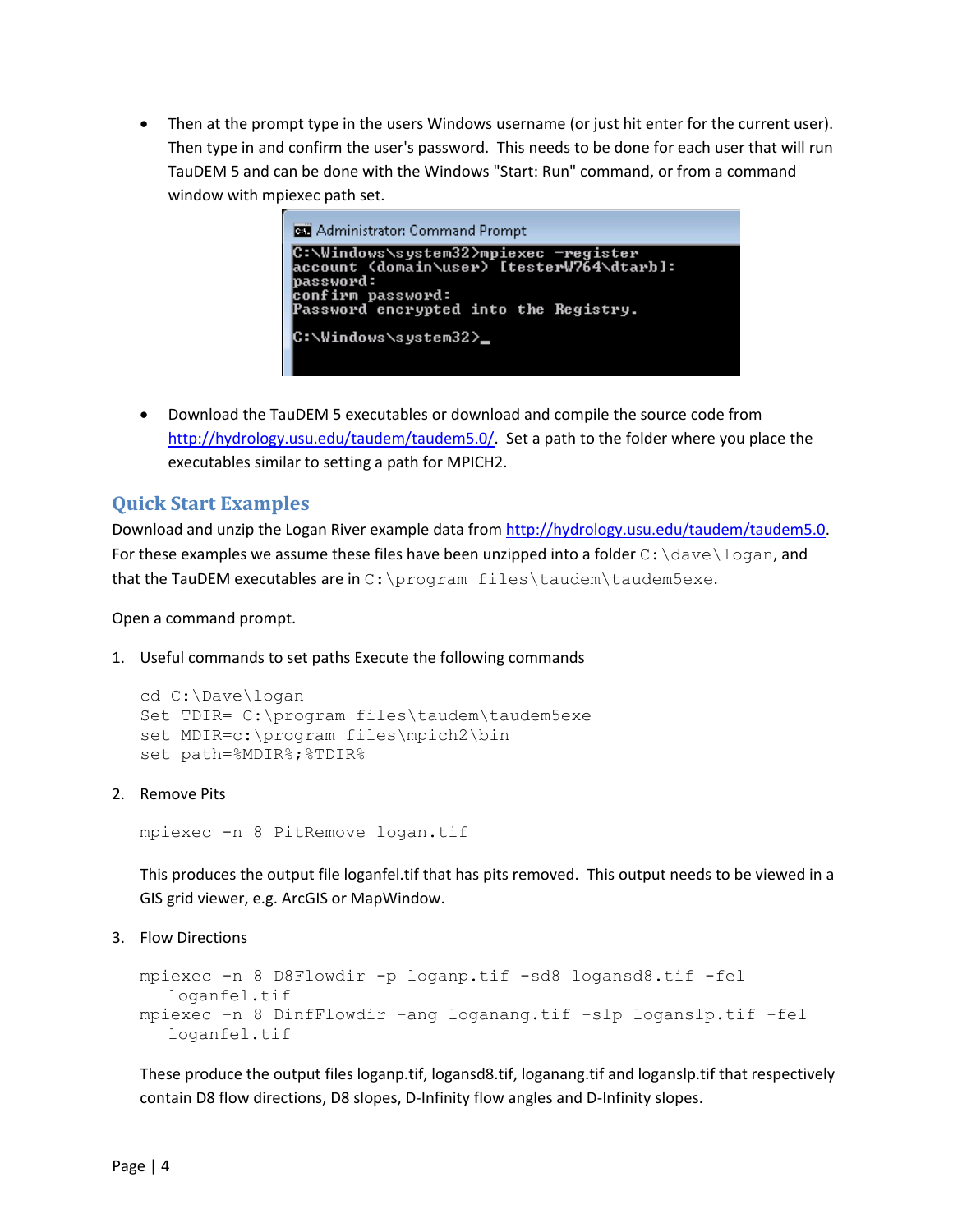4. Contributing area

```
mpiexec -n 8 AreaD8 -p loganp.tif -ad8 loganad8.tif 
mpiexec -n 8 AreaDinf -ang loganang.tif -sca logansca.tif 
mpiexec -n 8 Aread8 -p loganp.tif -o loganoutlet.shp -ad8 
   loganad8o.tif
```
The first two of these produce the output files loganad8.tif and logansca.tif that respectively contain D8 and D-Infinity contributing area. The last command produces the file loganad8o.tif that is D8 contributing area evaluated upslope of outlets in the outlet.shp shapefile.

5. Gridnet

```
mpiexec -n 8 Gridnet -p loganp.tif -plen loganplen.tif -tlen 
  logantlen.tif -gord logangord.tif
```
This produces the output files loganplen.tif, logantlen.tif and logangord.tif, containing respectively (1) the longest flow path along D8 flow directions to each grid cell, (2) the total length of all flow paths that end at each grid cell, and (3) the grid network order. This is obtained by applying the Strahler stream ordering system to the network defined starting at each grid cell.

6. PeukerDouglas

mpiexec -n 8 PeukerDouglas -fel loganfel.tif -ss loganss.tif

This produces a skeleton of a stream network derived entirely from a local filter applied to the topography.

7. PeukerDouglas stream delineation

```
mpiexec -n 8 Aread8 -p loganp.tif -o loganoutlet.shp -ad8 
  loganssa.tif -wg loganss.tif 
mpiexec -n 8 Dropanalysis -p loganp.tif -fel loganfel.tif -ad8 
  loganad8.tif -ssa loganssa.tif -drp logandrp.txt -o 
  loganoutlet.shp -par 5 500 10 0 
mpiexec -n 8 Threshold -ssa loganssa.tif -src logansrc.tif -thresh 
  300
```
These three commands evaluate the weighted contributing area of the PeukerDouglas stream network skeleton, then use stream drop analysis to apply a range of thresholds to this weighted contributing area grid to identify the smallest threshold for which the mean stream drop of first order streams is not significantly different from the mean stream drop of higher order streams. This is the constant drop law (Broscoe, 1959), and TauDEM uses it here to identify the highest resolution stream network that complies with this law as an objective way of identifying the stream delineation threshold. The output results include a table (logandrp.txt) that reports the stream drop statistics for each threshold examined.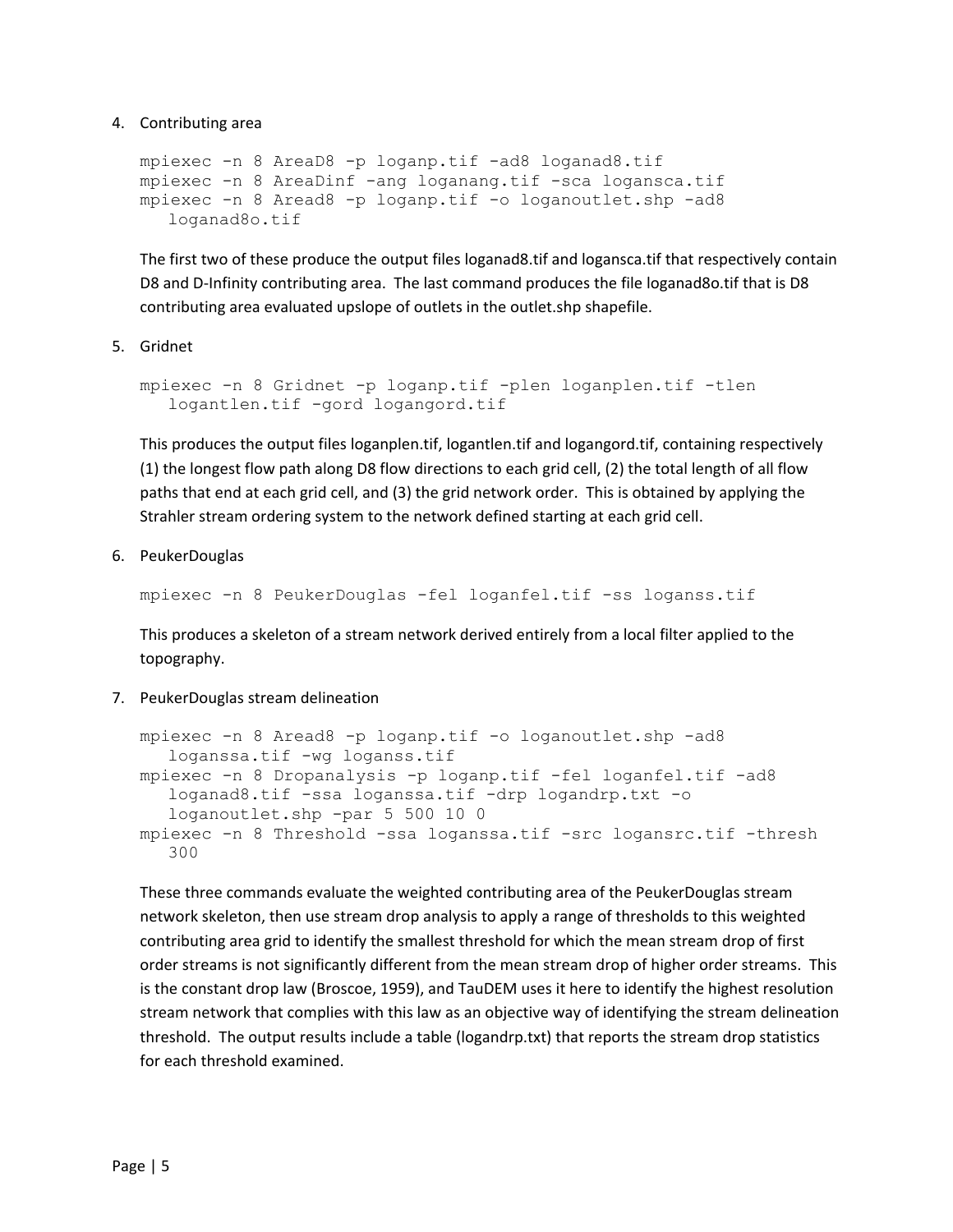|           |            | No.   | No   | Mean    | Mean   |           |          |          |
|-----------|------------|-------|------|---------|--------|-----------|----------|----------|
|           | Drain      | First | High | D First | D High | Std Dev   | Std Dev  |          |
| Threshold | <b>Den</b> | Ord   | Ord  | Ord     | Ord    | First Ord | High Ord | т        |
| 5         | 2.46E-03   | 2256  | 688  | 66.5    | 125.0  | 76.2      | 131.9    | $-14.56$ |
| 8         | 1.85E-03   | 1165  | 351  | 85.6    | 145.4  | 97.8      | 142.4    | $-8.94$  |
| 14        | 1.54E-03   | 774   | 239  | 96.6    | 159.9  | 103.3     | 151.4    | $-7.35$  |
| 23        | 1.23E-03   | 452   | 141  | 115.0   | 182.0  | 109.7     | 158.8    | $-5.64$  |
| 39        | 9.99E-04   | 294   | 96   | 116.6   | 211.5  | 107.4     | 166.9    | $-6.48$  |
| 65        | 7.90E-04   | 188   | 70   | 116.7   | 209.4  | 123.8     | 156.1    | $-4.97$  |
| 108       | 6.35E-04   | 109   | 38   | 154.0   | 239.1  | 144.1     | 162.6    | $-3.03$  |
| 180       | 5.24E-04   | 75    | 19   | 187.2   | 269.4  | 158.2     | 157.0    | $-2.03$  |
| 300       | 4.12E-04   | 50    | 14   | 197.5   | 255.4  | 137.7     | 168.1    | $-1.32$  |
| 500       | 3.04E-04   | 30    | 4    | 214.5   | 289.5  | 153.1     | 136.0    | $-0.93$  |

The last column of this gives T statistics for the differences of first and higher order streams. Using a threshold of |2| as indicating significance in this T test the threshold of 300 is chosen in this case as the objective stream delineation threshold. This was used in the last command to output the logansrc.tif stream raster grid

#### 8. Stream Network

```
mpiexec -n 8 Streamnet -fel loganfel.tif -p loganp.tif -ad8 
   loganad8.tif -src logansrc.tif -ord loganord3.tif -tree 
  logantree.dat -coord logancoord.dat -net logannet.shp -w 
  loganw.tif -o loganoutlet.shp
```
 This produces a number of outputs illustrated below. These include a shapefile of the stream network and subwatersheds draining to each link of the stream network shapefile. This is one a key output from TauDEM. Each link in the stream network has a unique identifier that is linked to downstream and upstream links. Each subwatershed also has a unique identifier that is referenced in terms of the stream network that it drains to. This information enables construction of a subwatershed based distributed hydrologic model with flow from subwatersheds being connected to, accumulated in, and routed along the appropriate stream reaches.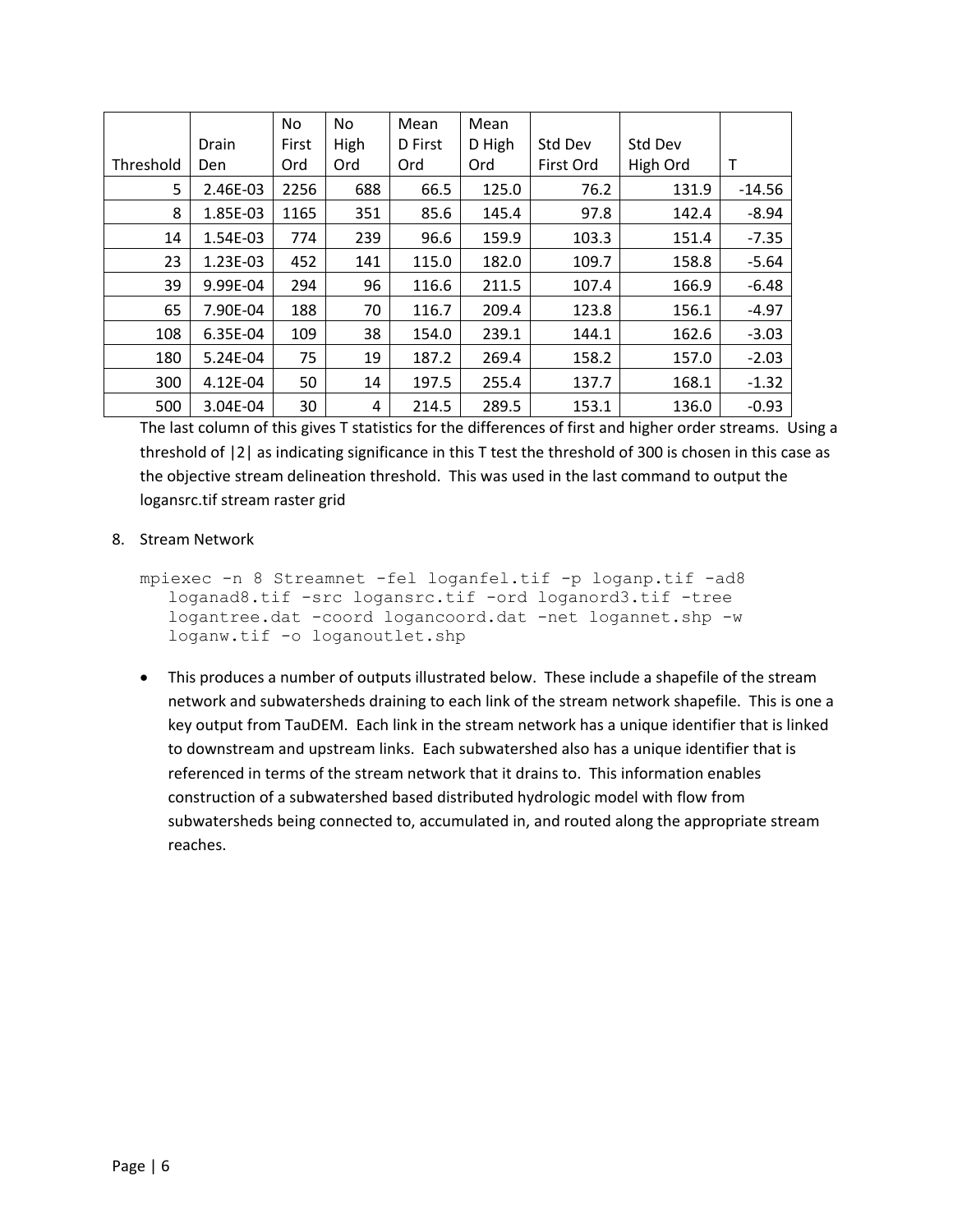

These examples have illustrated the use of key TauDEM command line functions to delineate watersheds. A summary of TauDEM command line functions with brief descriptions of their functionality is given below. Refer also to the TauDEM ArcGIS toolbox CHM help which provides more comprehensive information on what each function does and the full command line input specifications below.

| <b>Function</b>                  | Description                                                             |  |  |
|----------------------------------|-------------------------------------------------------------------------|--|--|
| 1. Basic Grid Analysis Functions |                                                                         |  |  |
| PitRemove                        | Pits are grid cells surrounded by higher terrain. A hydrologically      |  |  |
|                                  | correct DEM has no pits so that a drainage path can be defined from     |  |  |
|                                  | each grid cell to the edge of the domain. PitRemove takes as input an   |  |  |
|                                  | elevation data grid and outputs a hydrologically correct elevation grid |  |  |
|                                  | with pits filled, using the flooding algorithm.                         |  |  |
| D8FlowDir                        | Takes as input the hydrologically correct elevation grid and outputs    |  |  |
|                                  | D8 flow direction and slope for each grid cell. In flat areas flow      |  |  |
|                                  | directions are assigned away from higher ground and towards lower       |  |  |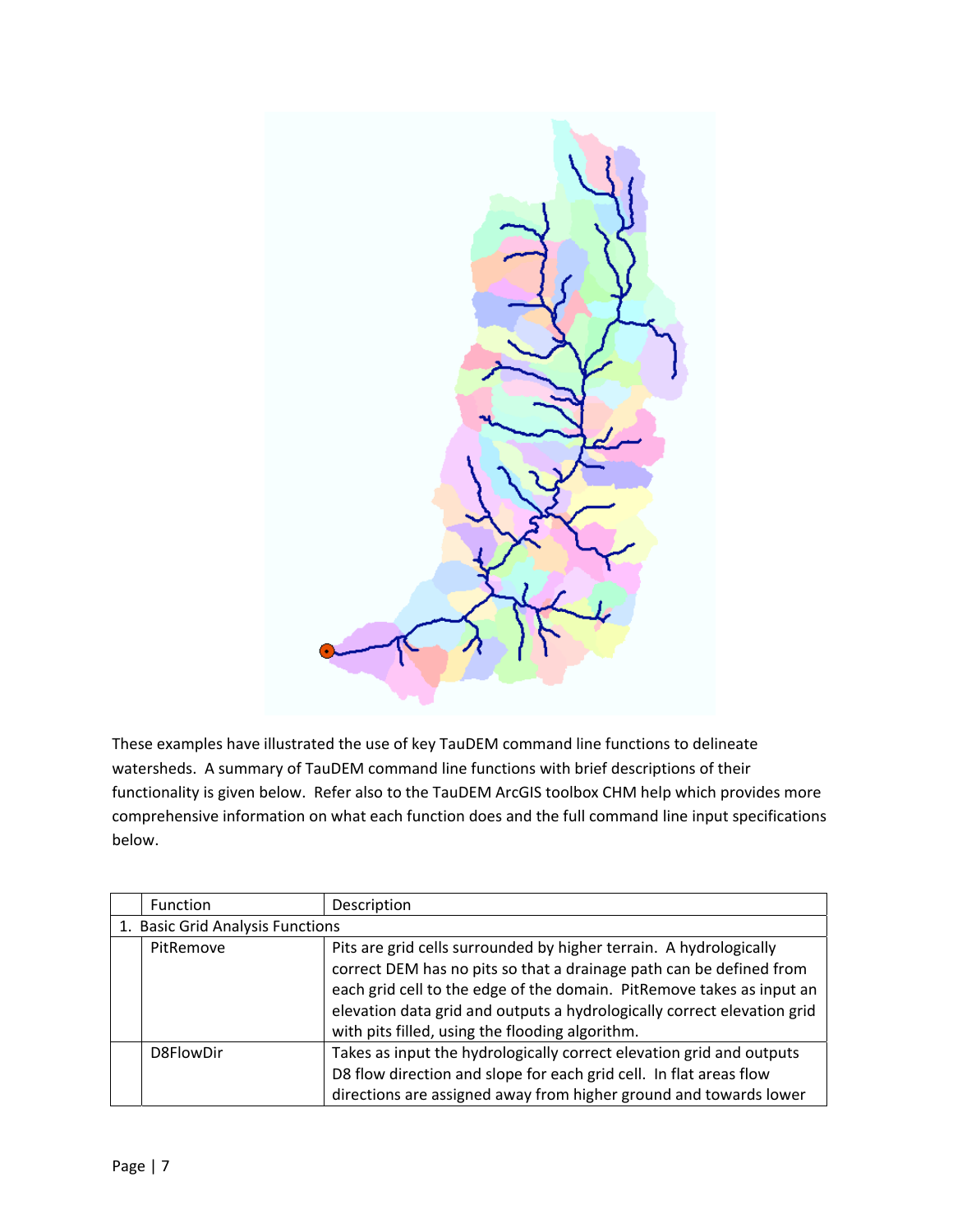|                                        | ground.                                                                                 |
|----------------------------------------|-----------------------------------------------------------------------------------------|
| DinfFlowDir                            | Assigns a flow direction based on steepest slope on a triangular facet                  |
|                                        | following the $D\infty$ model. This is recorded as an angle in radians anti-            |
|                                        | clockwise from east.                                                                    |
| AreaD <sub>8</sub>                     | Takes as input a D8 flow directions grid and outputs the contributing                   |
|                                        | area as the number of grid cells draining through each grid cell.                       |
|                                        | (Optionally accumulates an input weight grid)                                           |
| AreaDinf                               | Takes as input a $D\infty$ flow direction grid and outputs the specific                 |
|                                        | catchment area. Specific catchment area is defined as contributing                      |
|                                        | area per unit contour length. (Optionally accumulates an input                          |
|                                        | weight grid)                                                                            |
| GridNet                                | Takes as input a D8 flow directions file and outputs three grid files:                  |
|                                        |                                                                                         |
|                                        | - plen contains the path length from the furthest cell that drains to                   |
|                                        | each cell.                                                                              |
|                                        |                                                                                         |
|                                        | - tlen contains the total length of all paths draining to each cell.                    |
|                                        |                                                                                         |
|                                        | - gord contains the Strahler order associated with that cell for a flow                 |
|                                        | network defined using the D8 flow directions and including each grid                    |
|                                        | cell.                                                                                   |
| 2. Stream Network Functions            |                                                                                         |
| PeukerDouglas                          | Takes as input an elevation grid and outputs an indicator (1,0) grid of                 |
|                                        | candidate stream cells according to the Peuker and Douglas                              |
|                                        | algorithm.                                                                              |
| Threshold                              | Takes as any grid and outputs an indicator (1,0) grid of grid cells that                |
|                                        | have values >= the input threshold. This is used to delineate stream                    |
|                                        | networks from contributing area and similar grids.                                      |
| D8FlowPathExtremeUp                    | Evaluates the extreme (either maximum or minimum) upslope value                         |
|                                        | from an input grid based on the D8 flow directions. Used in some                        |
|                                        | stream delineation methods.                                                             |
| SlopeArea                              | Evaluates S <sup>m</sup> a <sup>n</sup> based on slope and specific catchment area grid |
|                                        | inputs, and parameters m and n. Uses with slope-area stream                             |
|                                        | delineation.                                                                            |
| LengthArea                             | Evaluates A $>=$ M Ly and outputs an indicator (1,0) grid based on                      |
|                                        | upslope path length and D8 contributing area grid inputs, and                           |
|                                        | parameters M and y. Used with length-area stream delineation.                           |
| DropAnalysis                           | Applies a series of thresholds and outputs a table of stream statistics                 |
|                                        | used in objectively selecting the stream delineation threshold.                         |
| StreamNet                              | Produces a vector network (shapefile) from a stream raster grid.                        |
|                                        | Outputs a grid of subwatersheds draining to each stream network                         |
|                                        | link                                                                                    |
| MoveOutletsToStreams                   | Adjusts the position of outlets by moving them downslope along D8                       |
|                                        | flow directions until they reach a stream.                                              |
| 3. Specialized grid analysis functions |                                                                                         |
| SlopeAreaRatio                         | Calculates ratio S/A where S is slope and A contributing area                           |
| D8HDistToStrm                          | Calculates horizontal distance to stream along D8 flow directions                       |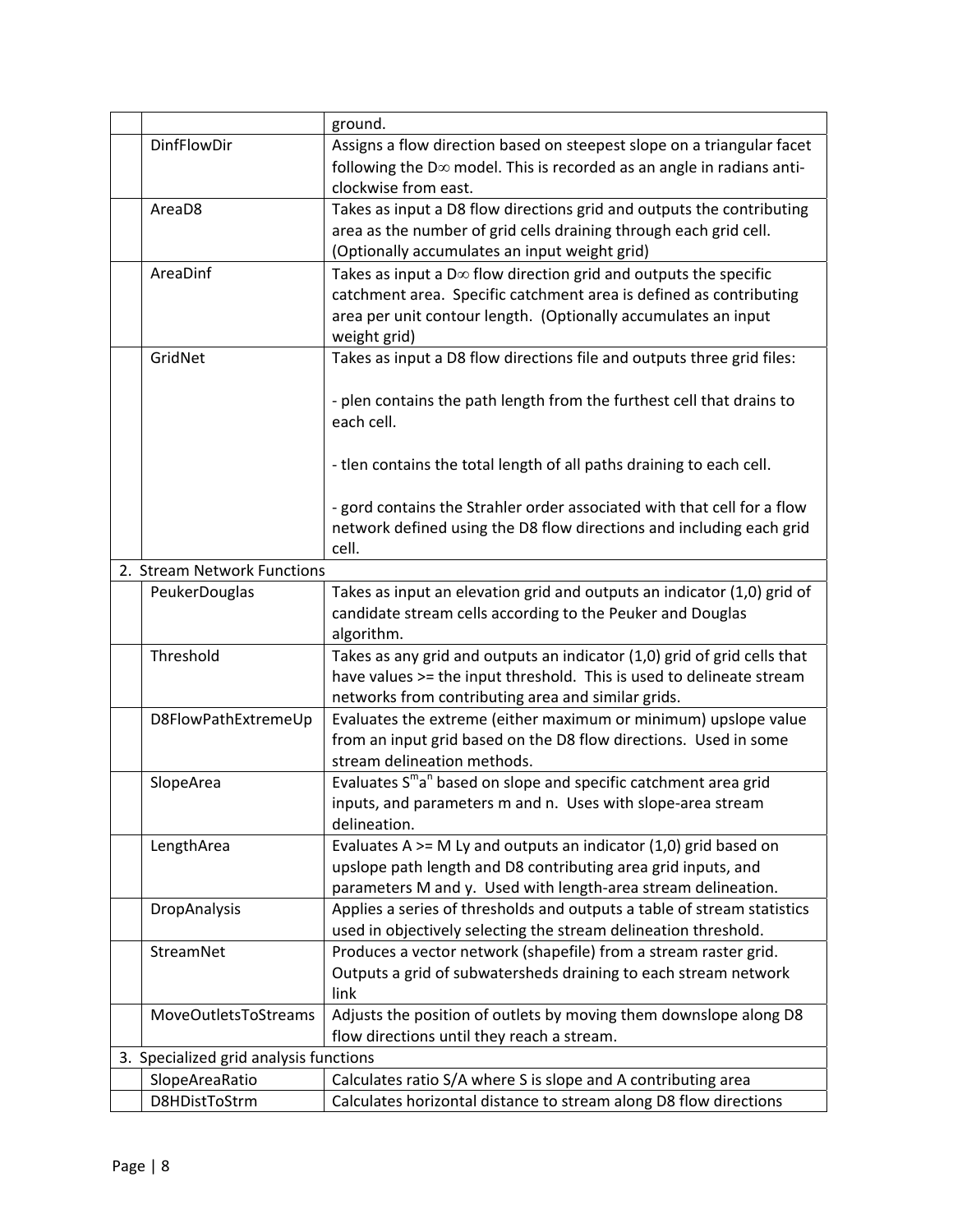| DinfUpDependence         | Calculates upslope dependence                                           |  |  |
|--------------------------|-------------------------------------------------------------------------|--|--|
| DinfDecayAccum           | Calculates decay limited accumulation                                   |  |  |
| <b>DinfConcLimAccum</b>  | Calculates concentration limited accumulation                           |  |  |
| <b>DinfTransLimAccum</b> | Calculates transport limited accumulation                               |  |  |
| <b>DinfRevAccum</b>      | Calculates reverse accumulation                                         |  |  |
| DinfDistDown             | Calculates distance downslope to a target zone (typically stream)       |  |  |
|                          | using Dinf flow directions. Options include vertical, horizontal, along |  |  |
|                          | slope and pythagorus distances, computed using minimum,                 |  |  |
|                          | maximum, or flow weighted averaging along multiple Dinf flow paths.     |  |  |
| DinfDistUp               | Calculates distance upslope to a ridge (grid cell with no inflow) using |  |  |
|                          | Dinf flow directions. Options include vertical, horizontal, along slope |  |  |
|                          | and pythagorus distances, computed using minimum, maximum, or           |  |  |
|                          | flow weighted averaging along multiple Dinf flow paths.                 |  |  |
| DinfAvalanche            | Calculates avalanche runout zone and distance to avalanche source in    |  |  |
|                          | avalanche runout zone                                                   |  |  |
| SlopeAveDown             | Calculates slope averaged over specified distance down D8 flow          |  |  |
|                          | directions                                                              |  |  |

# **Supported File Formats**

TauDEM version 5 has been developed to read and write grid files in the GeoTiff (.tif) format only. It is up to users to convert their input files to this format before using TauDEM. ArcGIS as well as GDAL\_Translate (http://www.gdal.org/gdal\_translate.html) are options for producint GeoTiff files that TauDEM can read. In addition, TauDEM reads and writes ESRI shape files and text files generally identified using the .dat extension.

# **TauDEM Codes**

TauDEM works with numerous input and output file types, each of which contains data that needs to be interpreted differently. To manage this, a set of character TauDEM codes has been developed. The TauDEM codes are used both as suffixes in TauDEM's default file names and as flags in the syntax of the command line functions.

# **File Naming Convention**

In TauDEM's default file naming convention, the name of the base digital elevation model is used as the base file name for the default file names of all of the different files generated based on that DEM. Many of the TauDEM codes are used as suffixes, where they are combined with the base file name, followed by the extention, to identify each of the various file types used by TauDEM. For example, if "sss" is the TauDEM code for a particular type of file, and "dem.tif" is the base elevation grid name, then the default file name for a grid of that type would be "demsss.tif", the default file name of a shapefile would be "demsss.shp", and the default file name of a text file would be "demsss.dat".

# **Command Line Flags**

TauDEM codes are also used as flags in the command line syntax to indicate the parameter being supplied to the function. When these codes are used as flags in the TauDEM command line syntax, they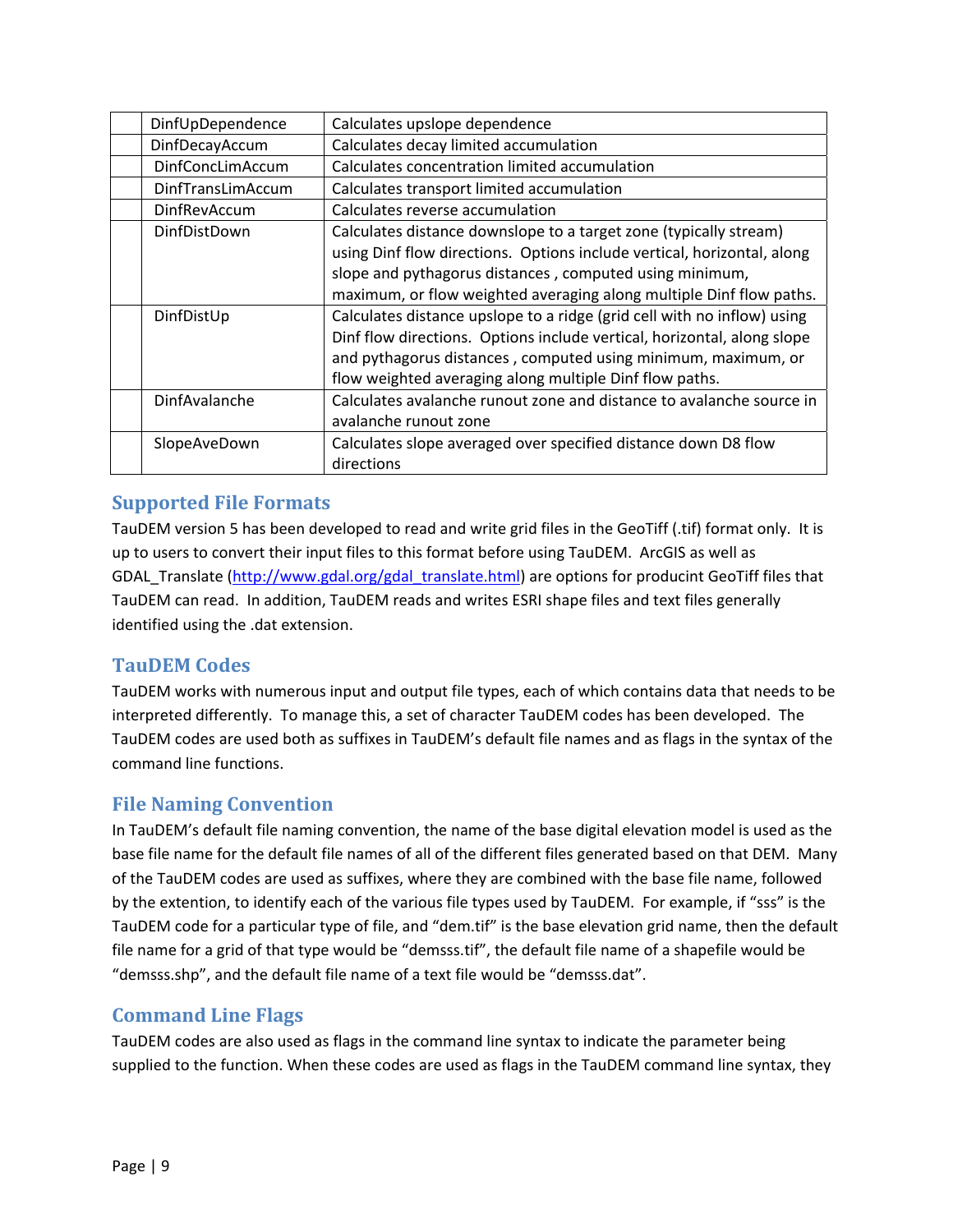are preceded by a hyphen "-"followed by the parameter. For example, the suffix for the pit filled elevation file is *fel* while its corresponding command line flag is *‐fel*.

For the most part, the suffix codes and the flag codes are the same for each type of data file, but there are a few exceptions. **Table 1** lists the TauDEM codes used for grid data in TauDEM. The initial elevation file does not have a suffix, however the code "z" is used on the command line as flag. **Table 2** lists the TauDEM codes used for shapefile and text data. Table 3 lists the non‐file related TauDEM code flags.

| Suffix/Flag | <b>Description</b>               | <b>Function Input</b> | <b>Function Output</b> |
|-------------|----------------------------------|-----------------------|------------------------|
| $ad8/-ad8$  | D8 contributing area grid (area  | Threshold,            | AreaD8                 |
|             | measured as number of grid       | DropAnalysis,         |                        |
|             | cells)                           | LengthArea, StreamNet |                        |
| ang/-ang    | D-infinity flow direction grid   | AreaDinf,             | <b>DinfFlowDir</b>     |
|             | (flow direction grid measured    | DinfUpDependence,     |                        |
|             | in radians, counter clockwise    | DinfDecayAccum,       |                        |
|             | from east)                       | DinfConcLimAccum,     |                        |
|             |                                  | DinfTransLimAccum,    |                        |
|             |                                  | DinfRevAccum,         |                        |
|             |                                  | DinfDistDown,         |                        |
|             |                                  | DinfDistUp,           |                        |
|             |                                  | DinfAvalanche         |                        |
| ass/-ass    | avalanche source site grid, a    | DinfAvalanche         |                        |
|             | required input for D-infinity    |                       |                        |
|             | avalanche runout                 |                       |                        |
| $cs$ -cs    | Concentration in supply grid, a  | DinfTransLimAccum     |                        |
|             | grid giving the concentration of |                       |                        |
|             | a compound of interest in the    |                       |                        |
|             | supply to the transport limited  |                       |                        |
|             | accumulation function            |                       |                        |
| ctpt/-ctpt  | Concentration grid, a grid       |                       | DinfConcLimAccum,      |
|             | giving the concentration of a    |                       | DinfTransLimAccum      |
|             | compound of interest             |                       |                        |
| dd/-dd      | D-infinity distance to stream    |                       | DinfDistDown           |
|             | which can be average,            |                       |                        |
|             | minimum or maximum of            |                       |                        |
|             | horizontal, vertical, surface or |                       |                        |
|             | Pythagoras distances to the      |                       |                        |
|             | stream.                          |                       |                        |

**Table 1 TauDEM codes for grids, their descriptions and input and output functions**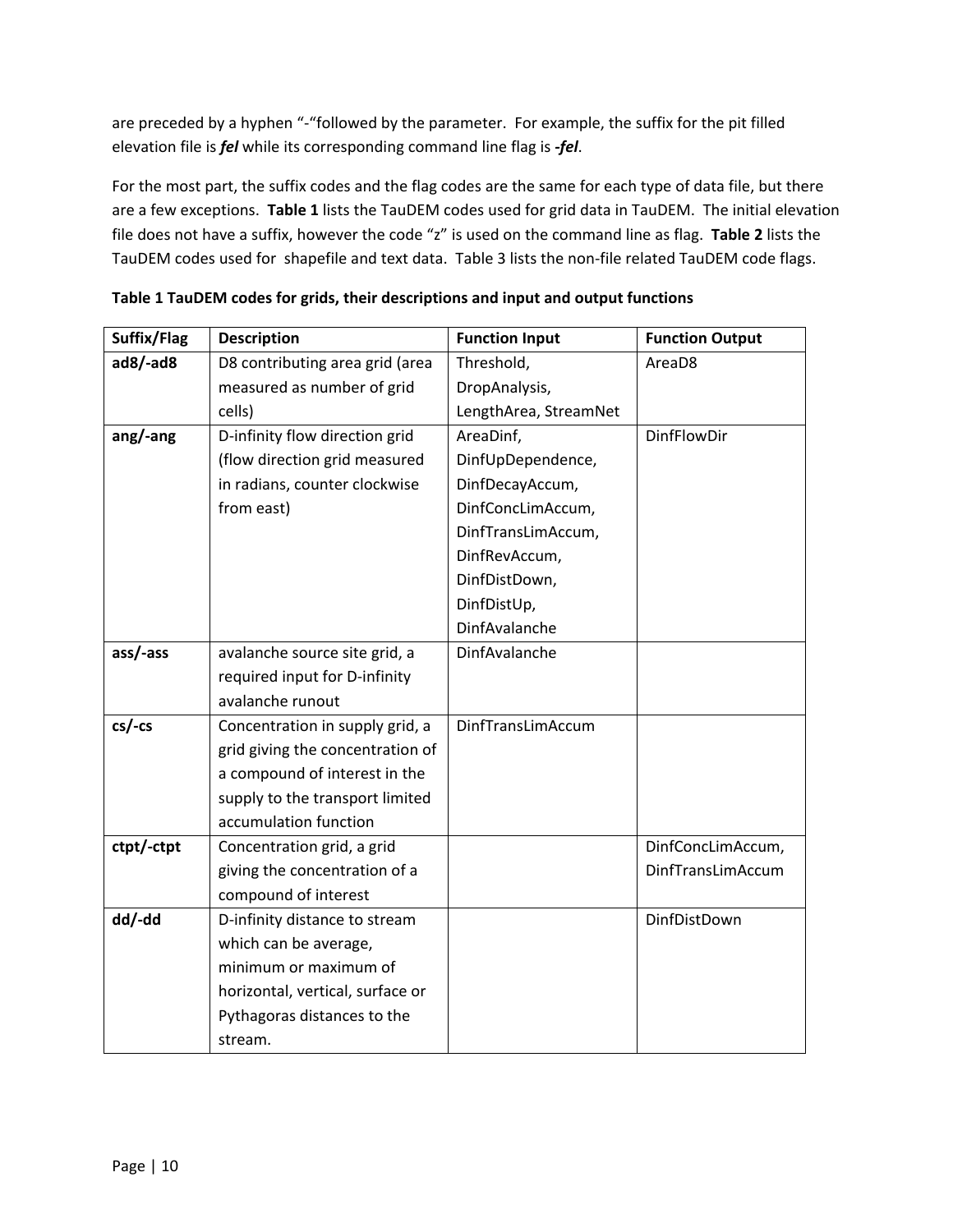| Suffix/Flag | <b>Description</b>                | <b>Function Input</b> | <b>Function Output</b> |
|-------------|-----------------------------------|-----------------------|------------------------|
| dep/-dep    | Upslope dependence grid, a        |                       | DinfUpDependence       |
|             | grid giving at each grid cell the |                       |                        |
|             | fraction of flow that             |                       |                        |
|             | contributes to any part of the    |                       |                        |
|             | target disturbance grid           |                       |                        |
| dfs/-dfs    | Distance from source grid         |                       | DinfAvalanche          |
| $dg$ -dg    | Disturbance indicator grid, an    | DinfUpDependence,     |                        |
|             | indicator grid that marks the     | DinfConcLimAccum      |                        |
|             | target domain for various         |                       |                        |
|             | functions                         |                       |                        |
| di          | Downslope influence grid that     |                       | AreaDinf               |
|             | quantifies the influence of grid  |                       |                        |
|             | cells in the indicator grid on    |                       |                        |
|             | contributing area at each grid    |                       |                        |
|             | cell                              |                       |                        |
| dist/-dist  | D8 distance to stream grid        |                       | D8HDistDown            |
| $dm$ /-dm   | Decay multiplier grid, a grid     | DinfDecayAccum,       |                        |
|             | giving the factor by which flow   | DinfConcLimAccum      |                        |
|             | leaving each grid cell is         |                       |                        |
|             | multiplied before accumulation    |                       |                        |
|             | on downslope grid cells. This     |                       |                        |
|             | may be used to simulate the       |                       |                        |
|             | movement of an attenuating        |                       |                        |
|             | substance.                        |                       |                        |
| $d$ max/    | Maximum downslope grid, a         |                       | DinfRevAccum           |
| -dmax       | grid giving the maximum of the    |                       |                        |
|             | weight loading grid downslope     |                       |                        |
|             | from each grid cell               |                       |                        |
| dsca/-dsca  | Decayed specific catchment        |                       | DinfDecayAccum         |
|             | area grid (specific catchment     |                       |                        |
|             | area calculated by                |                       |                        |
|             | accumulating area but using       |                       |                        |
|             | the decay multipliers)            |                       |                        |
| du/-du      | D-infinity distance to ridge      |                       | DinfDistUp             |
|             | which can be average,             |                       |                        |
|             | minimum or maximum of             |                       |                        |
|             | horizontal, vertical, surface or  |                       |                        |
|             | Pythagoras distances to the       |                       |                        |
|             | ridge.                            |                       |                        |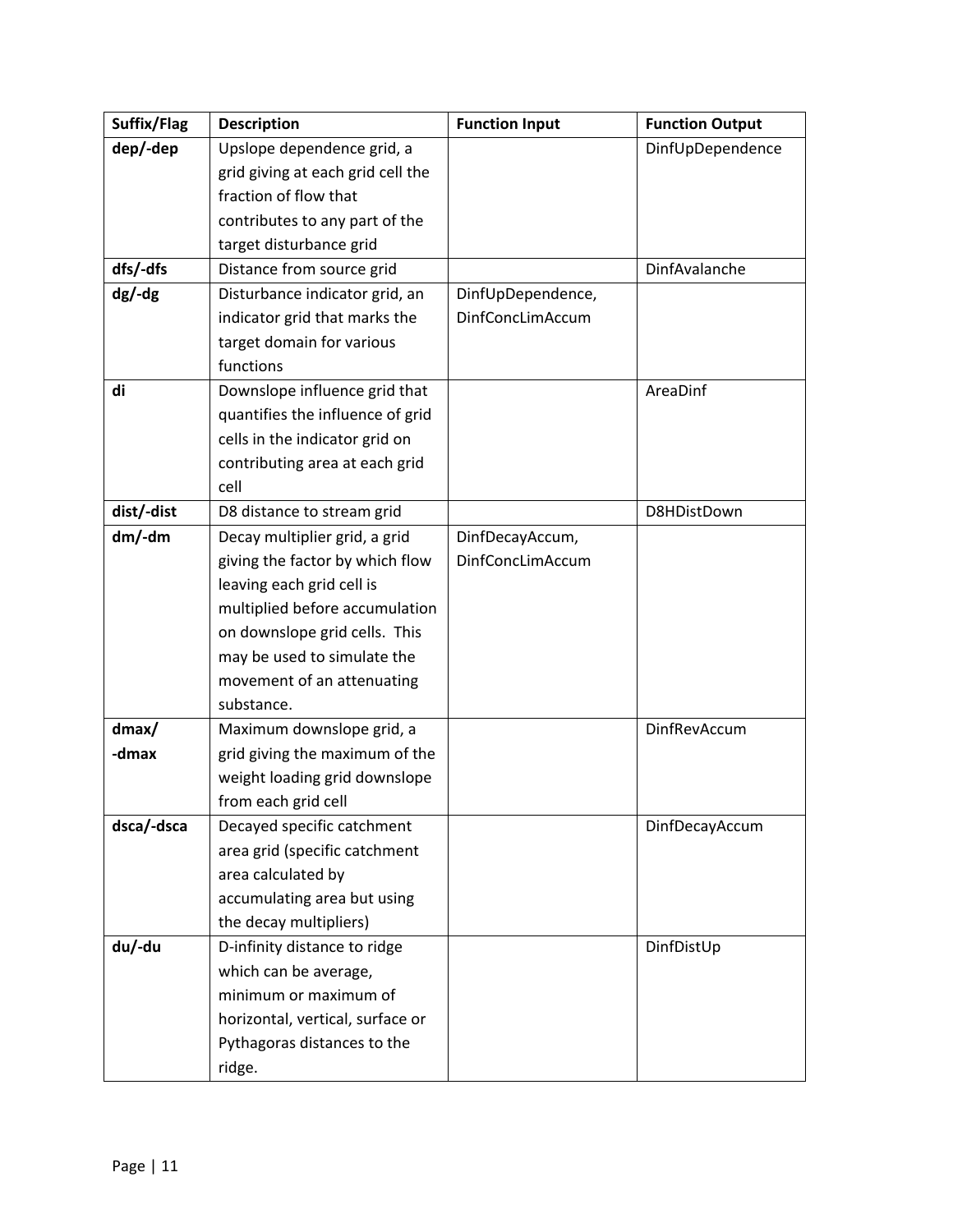| Suffix/Flag | <b>Description</b>                                                                                                                | <b>Function Input</b>                                                                                                                   | <b>Function Output</b> |
|-------------|-----------------------------------------------------------------------------------------------------------------------------------|-----------------------------------------------------------------------------------------------------------------------------------------|------------------------|
| fel/-fel    | Hydrologically correct elevation<br>grid with pits removed either<br>by filling or carving                                        | D8FlowDir, DinfFlowDir,<br>StreanRaster,<br>DropAnalysis,<br>StreamNet, DinfDistUp,<br>DinfDistDown,<br>PeukerDouglas,<br>DinfAvalanche | PitRemove              |
| gord/-gord  | Stahler network order grid<br>(Strahler order for grid network<br>defined from D8 flow<br>directions)                             | Threshold, DropAnalysis                                                                                                                 | Gridnet                |
| -mask       | Flag used to show mask file,<br>with the name of the mask file<br>as argument.                                                    | Threshold, Gridnet                                                                                                                      |                        |
| ord/-ord    | Network order grid, a grid<br>giving the Strahler stream<br>order for each delineated<br>stream grid cell                         |                                                                                                                                         | StreamNet              |
| $p/-p$      | D8 flow direction grid obtained<br>from the D8 flow direction<br>function                                                         | AreaD8, D8HDistToStrm,<br>D8FlowPathExtremeUp,<br>PeukerDouglas,<br>DropAnalysis,<br>StreamNet,, Gridnet,<br>SlopeAveDown               | D8FlowDir              |
| plen/-plen  | Longest upslope length grid, a<br>grid that gives the length of the<br>longest upslope flow path<br>terminating at each grid cell | Threshold,<br>DropAnalysis,<br>LengthArea                                                                                               | Gridnet                |
| $q$ /-q     | Specific discharge of the flow<br>carrying the constituent being<br>loaded at the concentration<br>threshold specified            | DinfConcLimAccum                                                                                                                        |                        |
| racc/-racc  | Reverse accumulation grid, a<br>grid giving the result of the<br>"Reverse Accumulation"<br>function                               |                                                                                                                                         | DinfRevAccum           |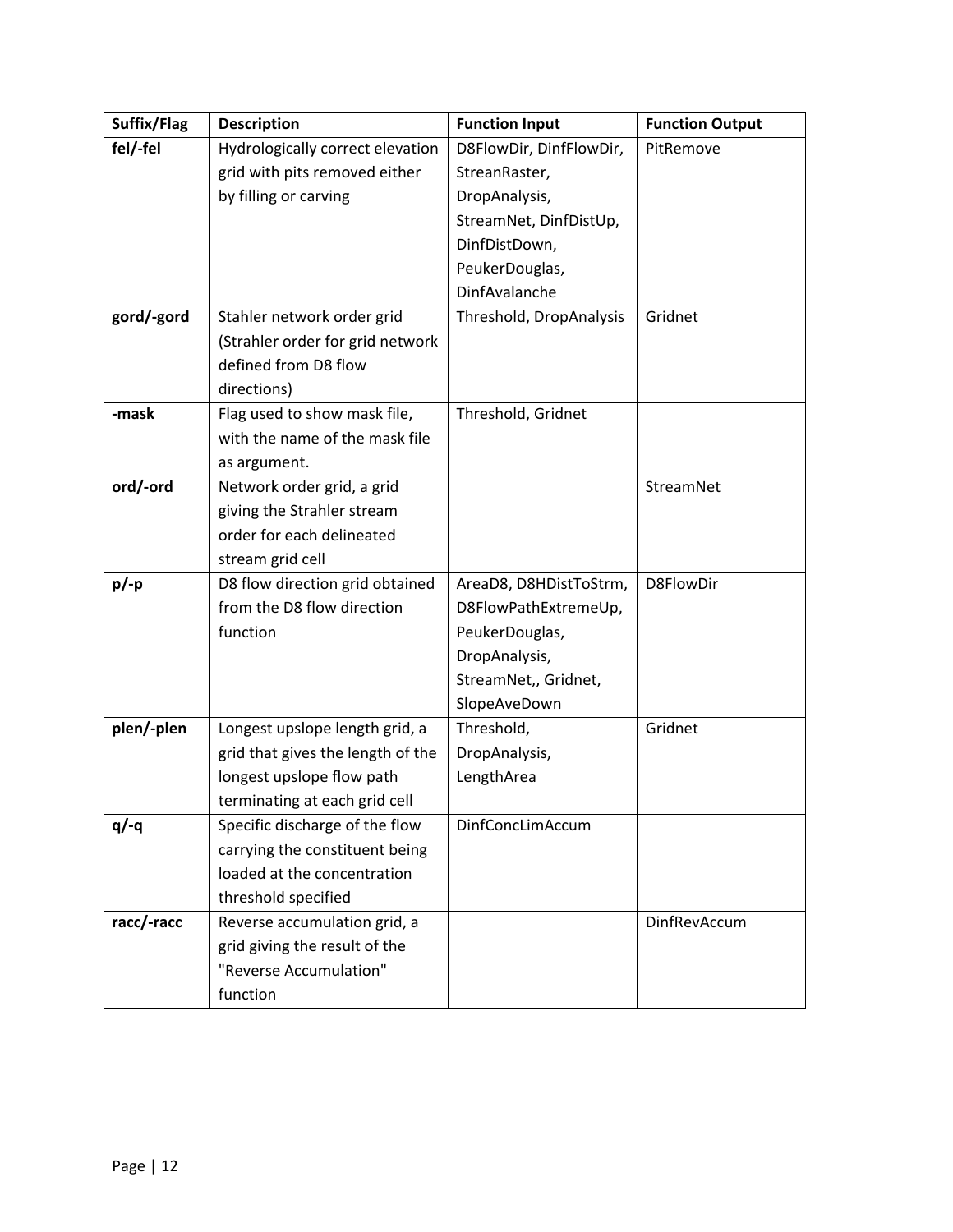| Suffix/Flag | <b>Description</b>                           | <b>Function Input</b> | <b>Function Output</b> |
|-------------|----------------------------------------------|-----------------------|------------------------|
| $rz$ /-rz   | Runout zone grid, a runout                   |                       | DinfAvalanche          |
|             | zone indicator grid with value 0             |                       |                        |
|             | to indicate that this grid cell is           |                       |                        |
|             | not in the runout zone and                   |                       |                        |
|             | value > 0 to indicate that this              |                       |                        |
|             | grid cell is in the runout zone.             |                       |                        |
| sa/-sa      | Slope-Area function output grid              | D8FlowPathExtremeUp   | SlopeArea              |
|             | containing slope and area                    |                       |                        |
|             | combined using S <sup>m</sup> A <sup>n</sup> |                       |                        |
| sar/-sar    | Slope/Area ratio grid used to                |                       | SlopeAreaRatio         |
|             | evaluate wetness index                       |                       |                        |
| sca/-sca    | D-infinity contributing area grid            | SlopeAreaRatio,       | AreaDinf               |
|             | (units in specific catchment                 | SlopeArea, Threshold, |                        |
|             | area, i.e. area per unit contour             | StreamNet             |                        |
|             | width, using grid cell as the unit           |                       |                        |
|             | width and grid cell size squared             |                       |                        |
|             | as grid cell area)                           |                       |                        |
| sd8/-sd8    | D8 slope grid (slope measured                |                       | D8FlowDir              |
|             | as drop/distance)                            |                       |                        |
| slp/-slp    | D-infinity slope grid                        | SlopeAreaRatio,       | DinfFlowDir            |
|             |                                              | SlopeArea,            |                        |
|             |                                              | DinfDistDown,         |                        |
|             |                                              | DinfDistUp            |                        |
| slpd/-slpd  | D8 averaged slope distance                   |                       | SlopeAveDown           |
|             | grid, a grid of slope averaged               |                       |                        |
|             | over downslope distance                      |                       |                        |
| src/-src    | Computed stream raster grid, a               | DinfDistDown,         | Threshold              |
|             | grid indicating streams, grid cell           | DropAnalysis,         |                        |
|             | value 1 on streams and 0 off                 | D8HDistDown,          |                        |
|             | streams                                      | StreamNet             |                        |
| $ss$ /-ss   | A stream source grid derived                 | AreaD8                | PeukerDouglas,         |
|             | through application of a                     |                       | LengthArea             |
|             | function to identify potential               |                       |                        |
|             | stream sources to a set of                   |                       |                        |
|             | inputs. Values should be 0 on                |                       |                        |
|             | non potential stream sources                 |                       |                        |
|             | and >0, with a value that has                |                       |                        |
|             | relevance to the method being                |                       |                        |
|             | used for potential stream                    |                       |                        |
|             | sources.                                     |                       |                        |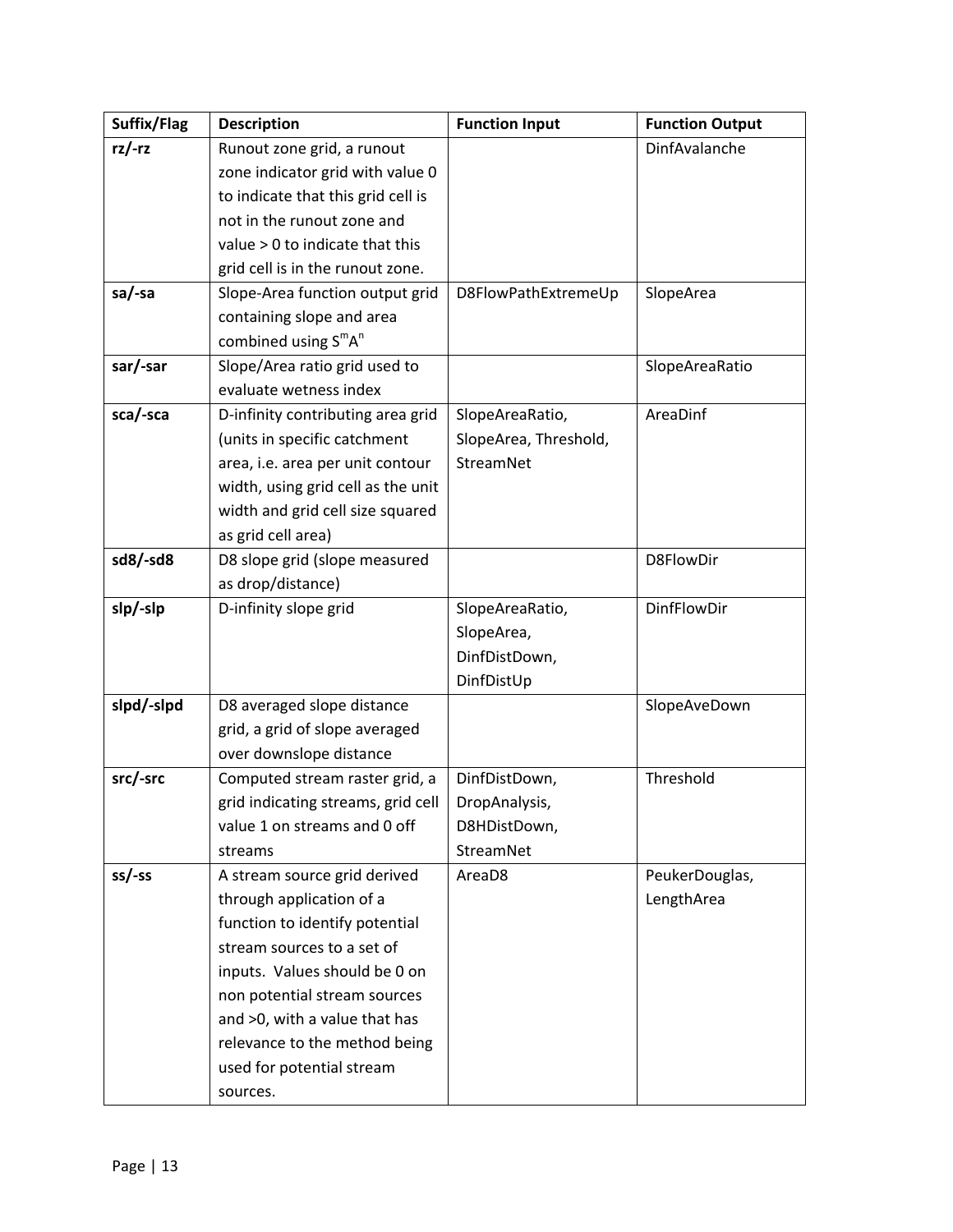| Suffix/Flag | <b>Description</b>                | <b>Function Input</b>   | <b>Function Output</b> |
|-------------|-----------------------------------|-------------------------|------------------------|
| ssa/-ssa    | An accumulated stream source      | Threshold, DropAnalysis | D8FlowPathExtreme      |
|             | grid derived from a ss grid and   |                         | Up, AreaD8             |
|             | is suitable for drop analysis.    |                         |                        |
|             | This needs to have the            |                         |                        |
|             | property that it is               |                         |                        |
|             | monotonically increasing          |                         |                        |
|             | downslope along D8 flow           |                         |                        |
|             | directions. This may be from      |                         |                        |
|             | an accumulation or maximum        |                         |                        |
|             | upslope function.                 |                         |                        |
| $tc$ /-tc   | Transport capacity grid, a grid   | DinfTransLimAccum       |                        |
|             | giving the transport capacity at  |                         |                        |
|             | each grid cell for the transport  |                         |                        |
|             | limited accumulation function     |                         |                        |
| tdep/-tdep  | Deposition grid, a grid giving    |                         | DinfTransLimAccum      |
|             | the deposition resulting from     |                         |                        |
|             | the transport limited             |                         |                        |
|             | accumulation                      |                         |                        |
| tla/-tla    | Transport limited accumulation    |                         | DinfTransLimAccum      |
|             | grid                              |                         |                        |
| tlen/-tlen  | Total upslope length grid, a grid |                         | Gridnet                |
|             | that gives the total length of    |                         |                        |
|             | upslope flow paths terminating    |                         |                        |
|             | at each grid cell                 |                         |                        |
| tsup/-tsup  | Transport supply grid, a grid     | DinfTransLimAccum       |                        |
|             | giving the supply (loading) of    |                         |                        |
|             | material to a transport limited   |                         |                        |
|             | accumulation function             |                         |                        |
| $w$ /-w     | Watershed grid demarcating        |                         | Streamnet              |
|             | each reach watershed mapped       |                         |                        |
|             | using Streamnet function          |                         |                        |
| wg/wg       | Flag used to show weight grid,    | AreaD8, AreaDinf,       |                        |
|             | with the name of the weight       | DinfDecayAccum,         |                        |
|             | grid as argument.                 | DinfConcLimAccum,       |                        |
|             |                                   | DinfRevAccum,           |                        |
|             |                                   | DinfDistDown,           |                        |
|             |                                   | DinfDistUp              |                        |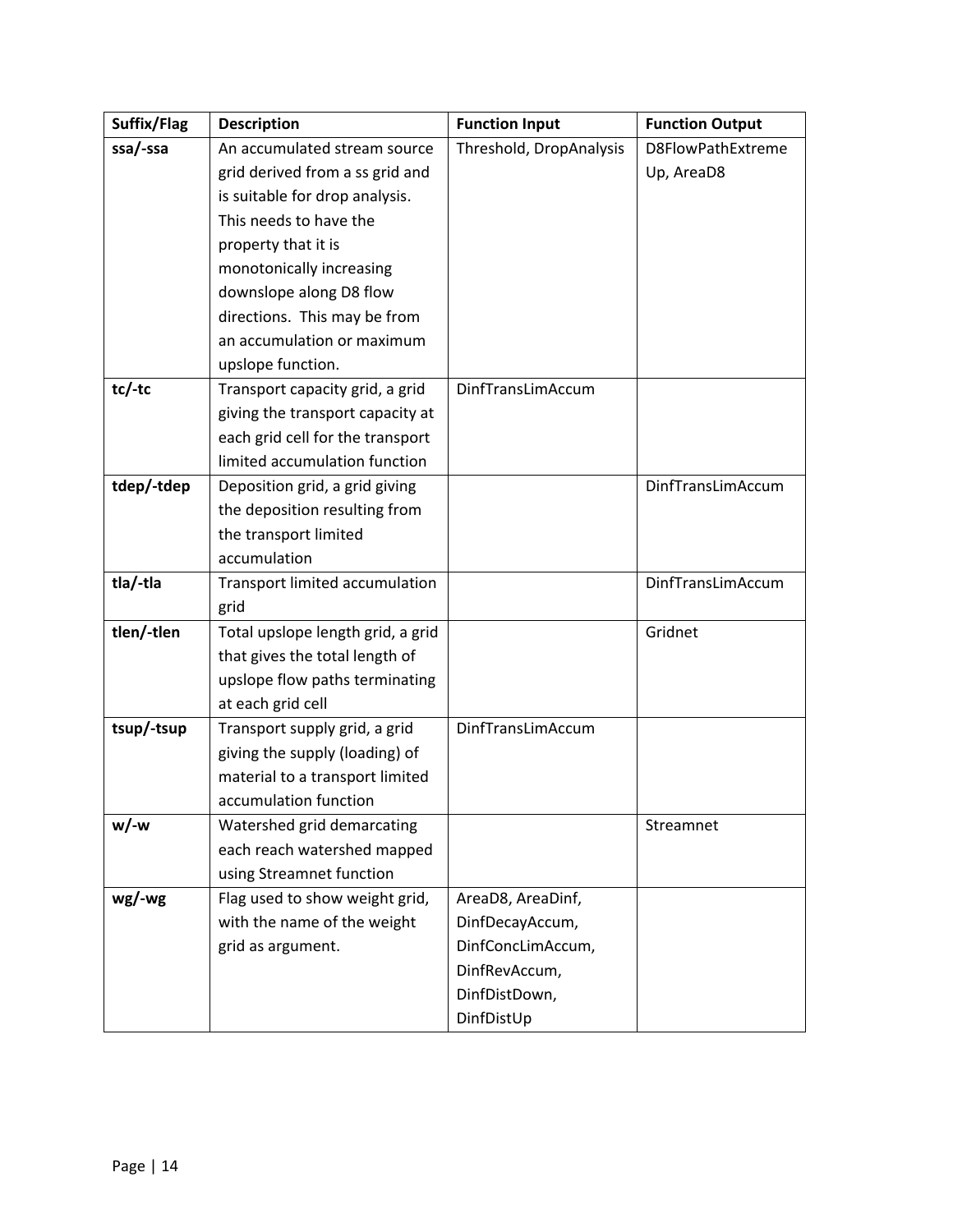| Suffix/Flag | <b>Description</b>                | <b>Function Input</b> | <b>Function Output</b> |
|-------------|-----------------------------------|-----------------------|------------------------|
| -Z          | Flag used to show elevation       | PitRemove             |                        |
|             | data before pit filling, with the |                       |                        |
|             | name of the elevation file as     |                       |                        |
|             | argument                          |                       |                        |

# **Table 2 TauDEM codes for shape and text files their descriptions and input and output functions**

| Suffix/Flag  | <b>File Description</b>          | Input to                    | <b>Output From</b>   |
|--------------|----------------------------------|-----------------------------|----------------------|
| coord/-coord | Network coordinates file         |                             | StreamNet            |
| drp/-drp     | Stream drop analysis table       |                             | <b>DropAnalysis</b>  |
| net/-net     | Stream network shapefile         |                             | StreamNet            |
|              | giving the links in a stream     |                             |                      |
|              | network                          |                             |                      |
| -0           | Flag used to show outlets        | AreaD8, AreaDinf,           |                      |
|              | shapefile, with the name of      | GridNet, StreamNet,         |                      |
|              | name of the outlet shape file as | DinfDecayAccum,             |                      |
|              | argument.                        | DinfConcLimAccum,           |                      |
|              |                                  | <b>MoveOutletsToStreams</b> |                      |
| -om          | Flag used to show moved          |                             | MoveOutletsToStreams |
|              | outlets shapefile name as        |                             |                      |
|              | argument.                        |                             |                      |
| tree/-tree   | Stream Network tree text file    |                             | StreamNet            |

# **Table 3 Non‐file TauDEM codes and their descriptions**

| <b>Flags</b> | <b>Description</b>                            | <b>Arguments</b>                   |
|--------------|-----------------------------------------------|------------------------------------|
| -alpha       | Flag for user selected input angle threshold  | Angle (degrees)                    |
|              | used in avalanche runout function             |                                    |
| -csol        | Solubility threshold in concentration limited | Numeric value indicating substance |
|              | accumulation function                         | solubility threshold               |
| -direct      | Flag to indicate direct rather than path      | No argument                        |
|              | distance to be used in avalanche runout       |                                    |
|              | function                                      |                                    |
| -dn          | Flag for user selected distance input in      | Downslope distance (in horizontal  |
|              | SlopeAveDown function                         | linear units of the DEM grid)      |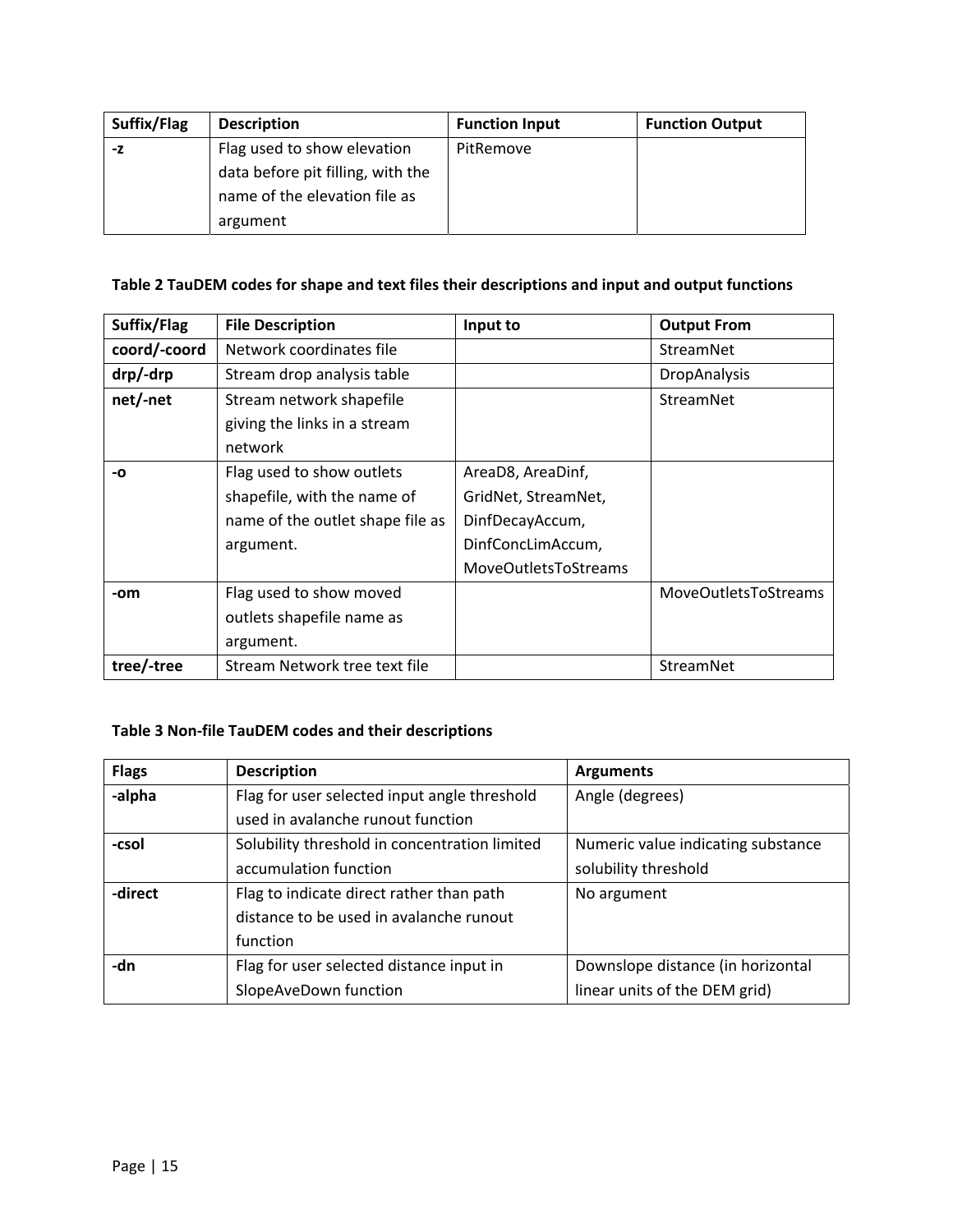| -m      | Flag used as method indicator for computing    | Two arguments are used with this      |
|---------|------------------------------------------------|---------------------------------------|
|         | horizontal, vertical, surface or Pythagoras    | flag: (1) The method type (horizontal |
|         | distances to ridge and stream.                 | as h, vertical as v, surface as s and |
|         |                                                | Pythagoras as p); and (2) the method  |
|         |                                                | statistic (average as ave, minimum as |
|         |                                                | min, and maximum as max). The         |
|         |                                                | default is h ave. (e.g. -m v ave)     |
| -md     | Flag used to indicate the maximum distance     | Integer numeric value indicating the  |
|         | (in number of grid cells traversed) to move an | maximum number of grid cells to       |
|         | outlet in the MoveOutletsToStreams function    | traverse when moving outlets          |
| -nc     | Flag for not checking edge contamination. The  | No argument                           |
|         | default is to check edge contamination.        |                                       |
| -par    | Flag to indicate that method parameters        | Numerical method parameters, with     |
|         | follow on the command line input.              | method dependent interpretation       |
|         |                                                | and number                            |
| -SW     | Flag used to indicate delineate single         | No argument                           |
|         | watershed only. Without the flag the default   |                                       |
|         | is to delineate multiple watersheds.           |                                       |
| -thresh | Flag used to show threshold                    | Threshold value (number)              |

# **Command Line Interface Design Conventions**

Command line interfaces may specify only the base name which is the name of the initial elevation file, for example dem.tif, in which case the program will add the necessary suffixes for the files it needs, or may specify the specific input and output files using the codes in tables 1 & 2 as command line flags. Specific command line interfaces conventions for each program are given in the following sections. The function names are in italics; the required parameters are in normal font; the optional parameters are in normal font but in brackets []; outputs are underlined, and the flags and suffixes are in bold italics.

# **TauDEM Command Line Functions**

# **Basic Grid Analysis Functions**

# **PitRemove**

This function takes as input an elevation data grid and outputs a hydrologically correct elevation grid file with pits filled, using the flooding algorithm.

Command line interfaces Simple: *PitRemove* dem.tif (The output file name is taken as demfel.tif) Specific file names used: *PitRemove ‐z* dem.tif *‐fel* demfel.tif demfile  $\rightarrow$  input elevation grid felfile  $\rightarrow$  output elevations with pits filled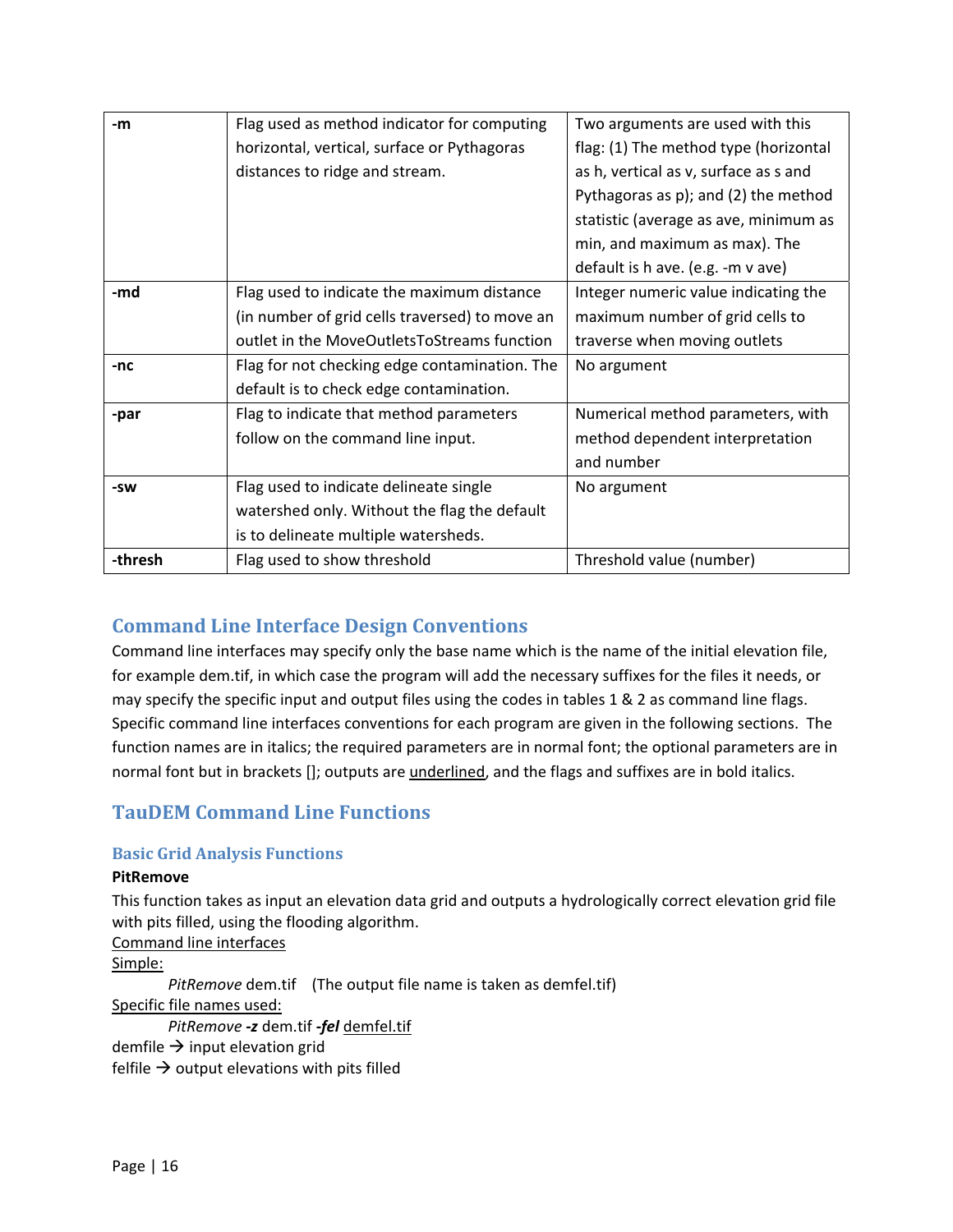## **D8FlowDir**

This function takes as input the hydrologically correct elevation grid and outputs D8 flow direction and slope for each grid cell. In flat areas flow directions are assigned away from higher ground and towards lower ground using the method of Garbrecht and Martz (Garbrecht and Martz, 1997). Command line interfaces

Simple:

*D8FlowDir* dem.tif (The flow direction and slope outputs are taken as demp.tif and demsd8.tif) Specific file names used:

*D8FlowDir ‐fel* demfel.tif *‐p* demp.tif *‐sd8* demsd8.tif demfile  $\rightarrow$  Pit filled elevation input data

pointfile  $\rightarrow$  D8 flow directions output

slopefile  $\rightarrow$  D8 slopes output

## **DinfFlowDir**

This function assigns a flow direction based on steepest slope on a triangular facet. This is recorded as an angle in radians anti‐clockwise from east. In flat areas the D8 flow directions are converted to angles and used.

Command line interfaces

Simple:

*DinfFlowDir* dem.tif (The flow direction and slope outputs are taken as demang.tif and

demslp.tif)

Specific file names used:

*DinfFlowDir ‐fel* demfel.tif *‐ang* demang.tif *‐slp* demslp.tif

demfile  $\rightarrow$  Pit filled elevation input data

angfile  $\rightarrow$  Dinf flow directions output

slopefile  $\rightarrow$  Dinf slopes output

# **AreaD8**

This function takes as input a D8 flow directions file and outputs the contributing area. The result is the number of grid cells draining through each grid cell. The optional command line argument for the outlet shapefile results in only the area contributing to outlet points in the shapefile being calculated. The optional weight grid input results in the output being the accumulation (sum) of the weights from upstream grid cells draining through each grid cell. By default the program checks for edge contamination. The edge contamination checking may be overridden with the optional command line argument ‐nc.

Command line interfaces

Simple:

*AreaD8* dem.tif (assume no outlets, no weight grid)

Specific file names used:

*AreaD8 ‐p* demp.tif *‐ad8* demad8.tif [*‐o* outletfile.shp] [*‐wg* demwg.tif] [*‐nc*]

pfile  $\rightarrow$  input flow directions grid

ad8file  $\rightarrow$  output contributing area grid

wgfile  $\rightarrow$  input weight grid file

Outletfile  $\rightarrow$  input outlets shapefile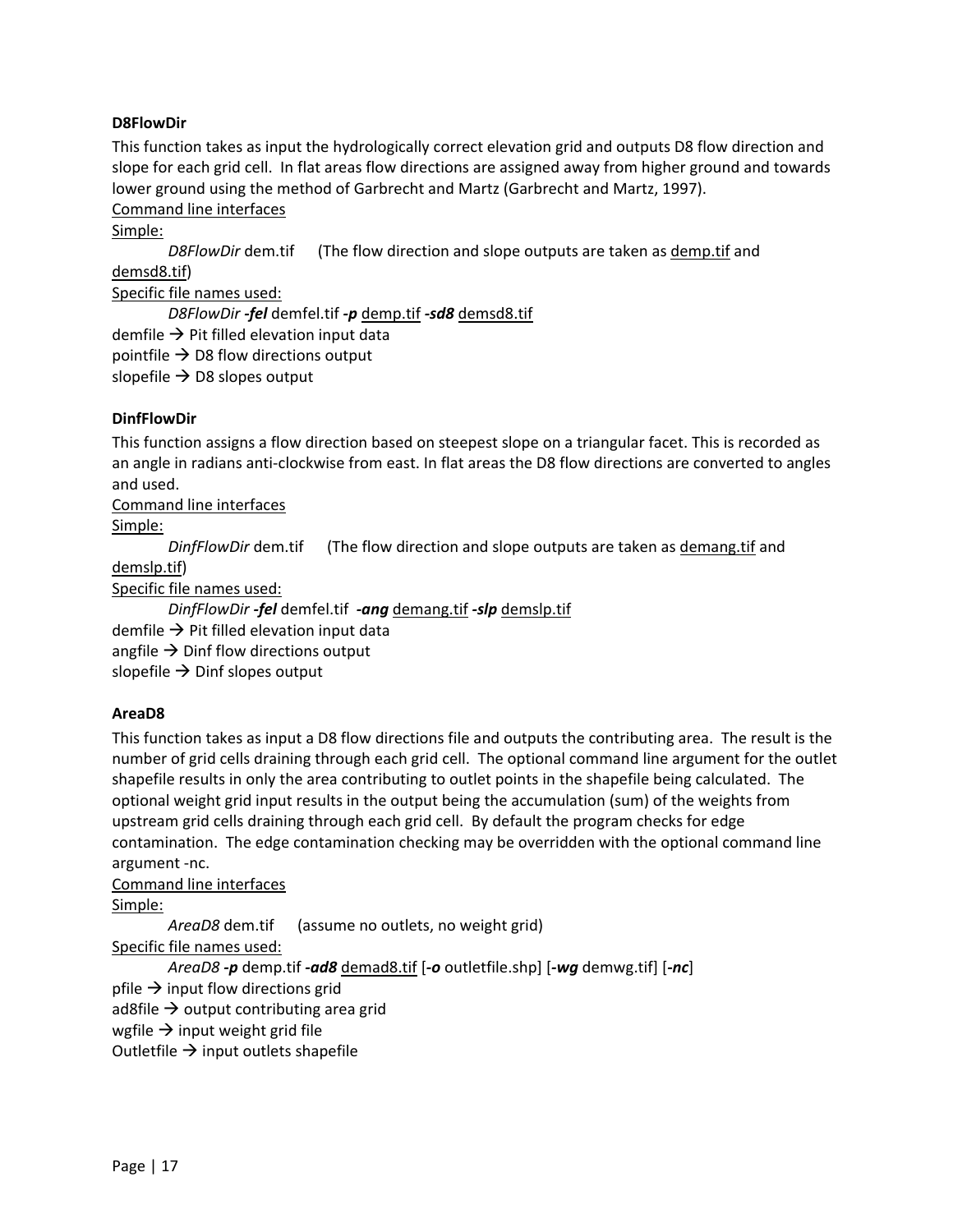## **AreaDinf**

This function takes as input a Dinf angle file and outputs the specific catchment area. Specific catchment area is defined as contributing area per unit contour length. Here the contour length is taken as the grid cell size. The result has length units the same as grid cell size. The optional command line argument for the outlet shapefile results in only the area contributing to outlet points in the shapefile being calculated. The optional weight grid input results in the output being the accumulation (sum) of the weights from upstream grid cells draining through each grid cell. By default the program checks for edge contamination. The edge contamination checking may be overridden with the optional command line argument ‐nc.

#### Command line interfaces

Simple:

*AreaDinf* dem.tif (assume no outlets, without weight grid)

Specific file names used:

*AreaDinf ‐ang* demang.tif *‐sca* demsca.tif [*‐o* outletfile.shp] [*‐wg* demwg.tif] [*‐nc*]

scafile  $\rightarrow$  Dinf contributing areas output file

angfile  $\rightarrow$  Dinf angles input file

outletfile  $\rightarrow$  Shapefile with outlet coordinates

wgfile  $\rightarrow$  an optional weight file for area computations

## **Gridnet**

This function takes as input a D8 flow directions file and outputs three grid files:

- $p$ len  $\rightarrow$  Each grid cell contains the path length from the furthest cell that drains to each cell.
- tlen  $\rightarrow$  Each grid cell contains the total length of all paths draining to each cell.
- gord  $\rightarrow$  Each grid cell contains the Strahler order associated with that cell for a flow network defined using the D8 flow directions and including each grid cell.

Strahler order is defined as follows. Cells that don't have any other grid cells draining in to them are order 1. For grid cells that have other cells draining into them the order of inflowing cells is used to determine the order, according to Strahler ordering rules. Because more than two flow paths may join at any grid cell, these are extended as follows. The order of inflowing grid cells is ranked from largest to smallest. Where there is one highest rank inflowing grid cell, the order is taken as the order of that inflowing grid cell. Where there are two or more inflowing grid cells with order equal to the order of the highest rank inflowing grid cell, then the order is taken as one plus the order of the highest rank inflowing grid cell. The optional mask file and threshold input results in lengths and order being computed using only the domain defined by the mask grid greater than or equal to the threshold. The optional outlet shapefile input gives results only for the area contributing to the outlet points. [This function does not at present support edge contamination. This could be added in the future, but at present if edge contamination is needed a mask using output from a function like AreaD8 that does support edge contamination can be used.]

#### Command line interfaces

Simple:

*Gridnet* dem.tif (assume no outlets, default file suffixes used, no mask and threshold used) Specific file names used:

*Gridnet ‐p* demp.tif *‐plen* demplen.tif *‐tlen* demtlen.tif *‐gord* demgord.tif [*‐o* outletsfile.shp] [*‐ mask* demmask.tif *‐thresh* 100]

pfile  $\rightarrow$  D8 flow directions input file

plenfile  $\rightarrow$  grid of longest flow length upstream of each point output file

tlenfile  $\rightarrow$  grid of total path length upstream of each point output file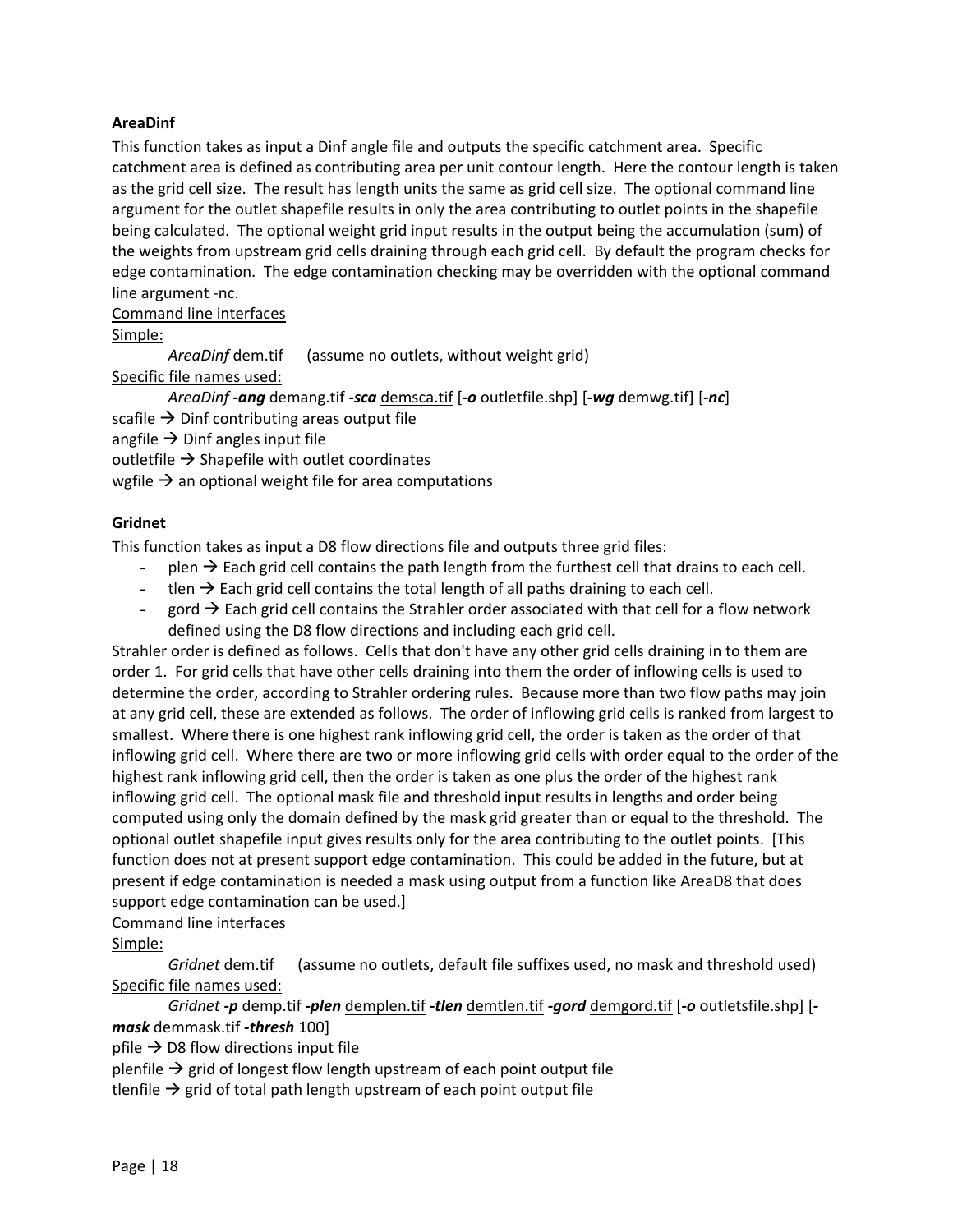gordfile  $\rightarrow$  grid of strahler order output file maskfile  $\rightarrow$  mask file outletsfile  $\rightarrow$  Shapefile with outlet coordinates thresh  $\rightarrow$  the mask threshold used in  $>=$  test

# **Stream Delineation Functions**

## **PeukerDouglas**

This function operates on an elevation grid and outputs an indicator (1,0) grid of upward curved grid cells according to the Peuker and Douglas algorithm. This is to be based on code in tardemlib.cpp/source.

Command line interfaces

Simple:

*PeukerDouglas* dem.tif (default file suffixes automatically appended and default parameters 0.4, 0.1, 0.05 used)

Specific file names used:

*PeukerDouglas ‐fel* demfel.tif *‐ss* demss.tif *‐par* 0.4 0.1 0.05

felfile  $\rightarrow$  File name for float grid of elevations (input)

ssfile  $\rightarrow$  File name for short indicator grid of upward curved grid cells, by Peuker and Douglas par  $\rightarrow$  float array of parameters used to smooth DEM, p[0] being center weight, p[1] side weight, p[2] being diagonal weight.

# **Threshold**

This function operates on any grid and outputs an indicator (1,0) grid of grid cells that have values >= the input threshold. The standard use is to threshold an accumulated source area grid to determine a stream raster. There is an option to include a mask input to replicate the functionality for using the sca file as an edge contamination mask. The threshold logic should be

 $src = ((ssa >=thresh) \& (mask >=0)) ? 1:0$ 

Command line interfaces

Simple:

*Threshold* dem.tif (default file suffixes automatically appended and threshold 100.0 used) Specific file names used:

*Threshold ‐ssa* demssa.tif *‐src* demsrc.tif *‐thresh* 100.0 [*‐mask* demmask.tif]

ssafile  $\rightarrow$  File name for grid to be thresholded.

srcfile  $\rightarrow$  File name for stream raster grid.

maskfile  $\rightarrow$  File name for grid used to mask the output stream raster, or general thresholded grid.

thresh  $\rightarrow$  Threshold parameter.

usemask  $\rightarrow$  Flag to indicate whether maskfile has been input and is to be used (1 yes, 0 no)

#### **D8FlowPathExtremeUp**

This is a function that evaluates the extreme (either maximum or minimum) upslope value from an input grid based on the D8 flow directions. This is intended for use in stream raster generation to identify a threshold of slope x area product that results in an optimum (according to drop analysis) stream network. If an outlets shapefile is provided the function outputs results for the area upslope of the outlets.

Command line interfaces Simple: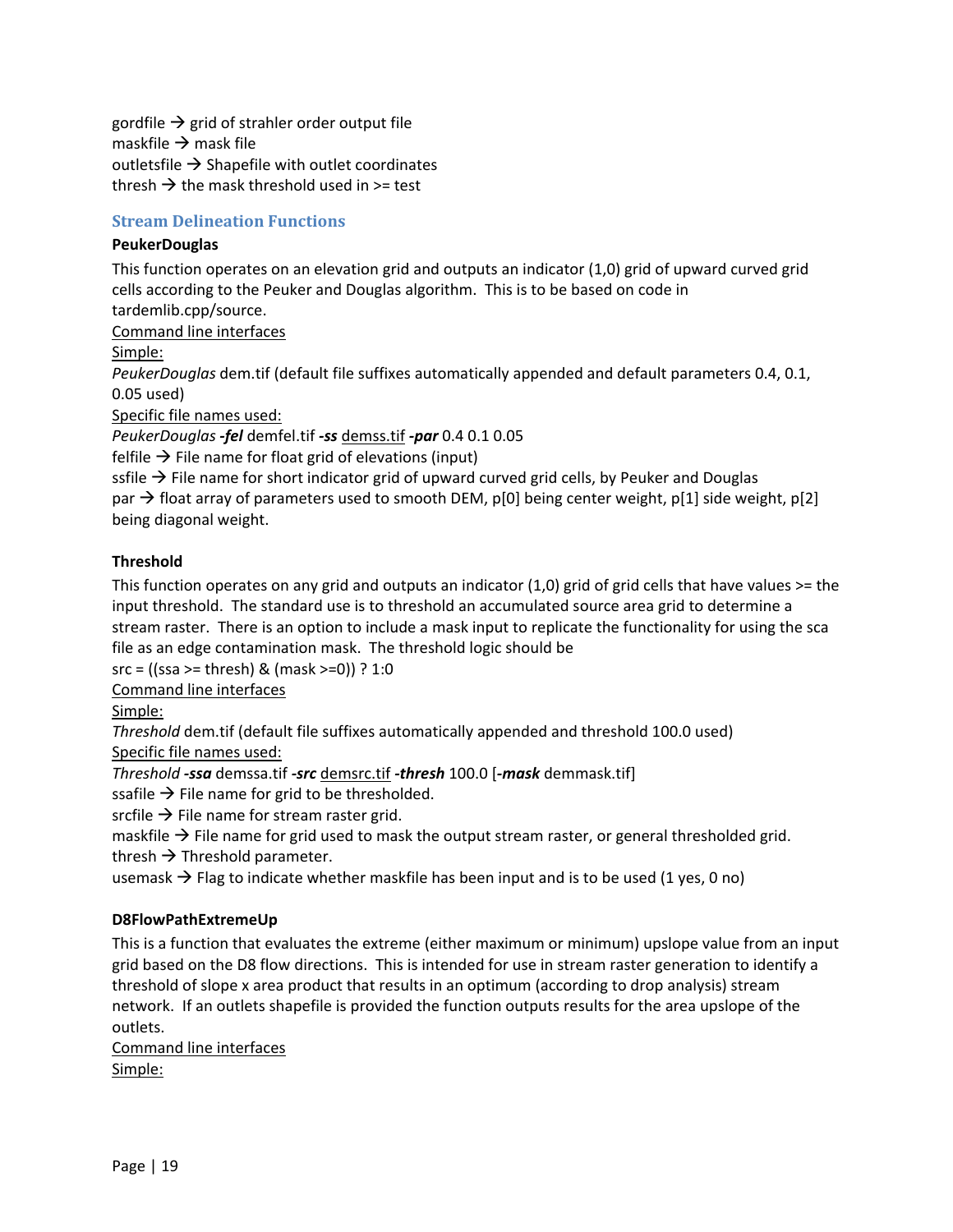*D8FlowPathExtremeUp* dem.tif (default file suffixes automatically appended and maximum used, no outlets, edge contamination checking)

Specific file names used:

*D8FlowPathExtremeUp ‐p* demp.tif *‐sa* demsa.tif *‐ssa* demssa.tif [*‐min*] [*‐nc*] [*‐o* outlets.shp] The default is maximum, that is switched to minimum if *‐min* is specified. pfile  $\rightarrow$  File name for D8 flow direction grid (input) safile  $\rightarrow$  File name for slopearea file (input).

ssafile  $\rightarrow$  File name for output grid with extreme upslope value

outletfile  $\rightarrow$  File name for outlets shapefile (optional input)

# **SlopeArea**

This is a function that evaluates  $S<sup>m</sup>a<sup>n</sup>$  based on slope and specific catchment area grid inputs, and parameters m and n. This is intended for use with the slope-area stream raster delineation method. Command line interfaces

Simple:

*SlopeArea* dem.tif (default file suffixes automatically appended and m=2, n=1 defaults used) Specific file names used:

*SlopeArea ‐slp* demslp.tif *‐sca* demsca.tif *‐sa* demsa.tif [*‐par* 2 1]

The default parameter values of 2 and 1 are assumed unless *‐par* is specified.

slopefile  $\rightarrow$  File name for slope grid (generally from DinfFlowDir) (input)

scafile  $\rightarrow$  File name for contributing area file (generally from AreaDinf) (input).

safile  $\rightarrow$  File name for output grid with S<sup>m</sup>A<sup>n</sup>. Float. (output)

par  $\rightarrow$  Array of input parameters with p[0] being the slope exponent and p[1] being the area exponent

# **LengthArea**

This is a function that evaluates  $A \ge M L^{\vee}$  ? 1:0 based on upslope path length and D8 contributing area grid inputs, and parameters M and y. This is intended for use with the length‐area stream raster delineation method.

Command line interfaces

Simple:

LengthArea dem.tif (default file suffixes automatically appended and M=0.03, y=1.3 defaults used) Specific file names used:

*LengthArea ‐plen* demplen.tif *‐ad8* demad8.tif *‐ss* demss.tif [*‐par* 0.03 1.3]

The default parameter values of 0.03 and 1.3 are assumed unless *‐par* is specified.

plenfile  $\rightarrow$  File name for longest upslope path grid (generally from Gridnet) (input)

ad8file  $\rightarrow$  File name for contributing area file (generally from AreaD8) (input).

ssfile  $\rightarrow$  File name for indicator (1,0) output grid with A  $>=$  M L<sup>^</sup>y. Short. (output)

par  $\rightarrow$  Array of input parameters with p[0] being M coefficient and p[1] being the y exponent on length

# **DropAnalysis**

This function to be based on code in tardemlib.cpp/dropan. Applies a series of thresholds (determined from the input parameters) to the input ssa grid and outputs in the drp.txt file the stream drop statistics table.

Command line interfaces.

No simple interface because we do not have a default outlets shapefile name, and an outlets shapefile is required.

Specific file names used: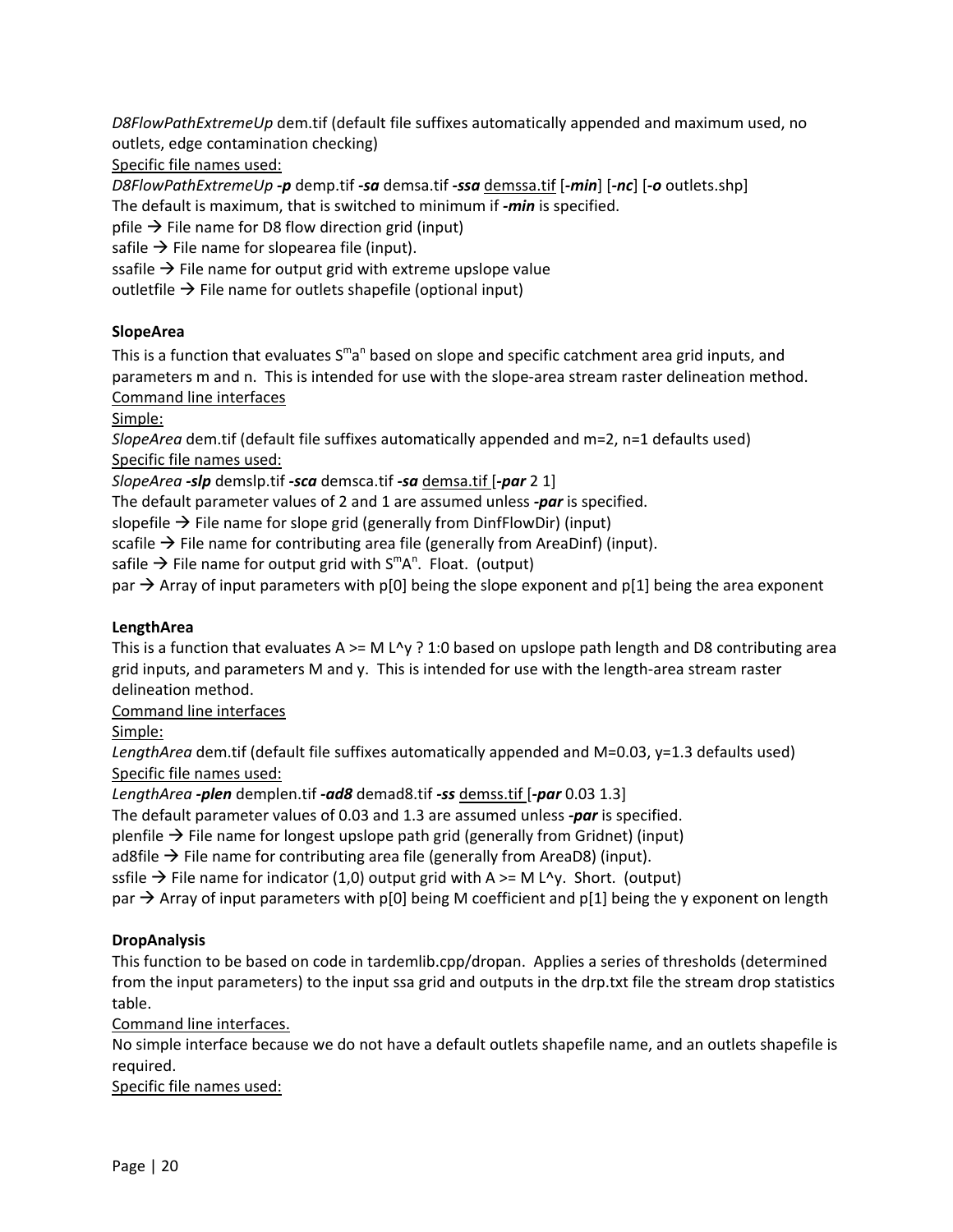*DropAnalysis ‐ad8* demad8.tif *‐p* demp.tif *‐fel* demfel.tif *‐ssa* demssa.tif *‐o* outlets.shp *‐drp* demdrp.txt [*‐ par* 5 500 10 0]

The default parameter values of min=5, max=500, nthresh=10, steptype=0 are assumed unless *‐par* is specified.

ad8file  $\rightarrow$  File name for D8 contributing area grid 'ad8'

pfile  $\rightarrow$  File name for D8 flow direction grid 'p'

felfile  $\rightarrow$  File name for hydrologically correct elevation grid 'fel'

ssafile  $\rightarrow$  File name for an accumulated stream source grid suitable for drop analysis. This needs to have the property that it is monotonically increasing downslope along D8 flow directions.

dropfile  $\rightarrow$  File name where stream drop analysis output is to be written as txt

outletfile  $\rightarrow$  File name of outlets shape file (input). Note that unlike some other functions, for this function the outletfile is required.

par  $\rightarrow$  Array of parameters consisting of:

- threshmin  $\rightarrow$  Minimum value of threshold to be used in drop analysis
- threshmax  $\rightarrow$  Maximum value of threshold to be used in drop analysis
- nthresh  $\rightarrow$  Number of drop thresholds to be used in drop analysis
- steptype  $\rightarrow$  Type of threshold step to be used in drop analysis (0 = log, 1=arithmetic)

## **StreamNet**

This function produces a vector network from the Stream Raster grid by tracing down from each source grid cell. The network topological connectivity is stored in the output Stream Network Tree file, (suffix \*tree.dat) and coordinates and attributes from each grid cell along the network are stored in the output Stream Network Coordinates file (suffix \*coord.dat). A Strahler stream order grid is also produced as output. When an outlet shapefile is given, results are limited to the domain upslope of these outlets. Furthermore, internal "outlets", defined as points that have other outlets downstream of them are used to segment stream links. This function is also used to write a stream network shapefile and define subwatersheds draining to each link (stream segment) in a channel network. Output is a stream network shapefile (suffix 'net') and subwatershed grid (suffix 'w') that has a separate value for each subwatershed. The optional flag *‐sw* is used to indicate that a single watershed, rather than separate subwatershed draining to each stream segment is to be delineated.

Command line interfaces

Simple:

*StreamNet* dem.tif (assume no outlets)

Specific file names used:

*StreamNet ‐fel* demfel.tif *‐p* demp.tif *‐ad8* demad8.tif *‐src* demsrc.tif *‐ord* demord.tif *‐tree* demtree.dat *‐coord* demcoord.dat *‐net* demnet.shp *‐w* demw.tif [*‐o* outletfile.shp] [*‐sw*]

pfile  $\rightarrow$  Input D8 flow directions grid 'p'

srcfile  $\rightarrow$  Input stream raster grid 'src'

ordfile  $\rightarrow$  Output grid of channel network Strahler order 'ord'

ad8file  $\rightarrow$  Input grid with D8 contributing area 'ad8'

felfile  $\rightarrow$  Input pit filled elevation data grid 'fel'

treefile  $\rightarrow$  Output textfile with list of links in channel network tree

coordfile  $\rightarrow$  Output textfile with list of coordinates in channel network tree

outletshapefile  $\rightarrow$  Input shapefile with outlet locations. This must contain a field named "id" that is

used to identify the links upstream of outlet points

wfile  $\rightarrow$  Output grid of watershed identifiers 'w'

demnetshp  $\rightarrow$  Output shape file of resultant channel network '\*.shp'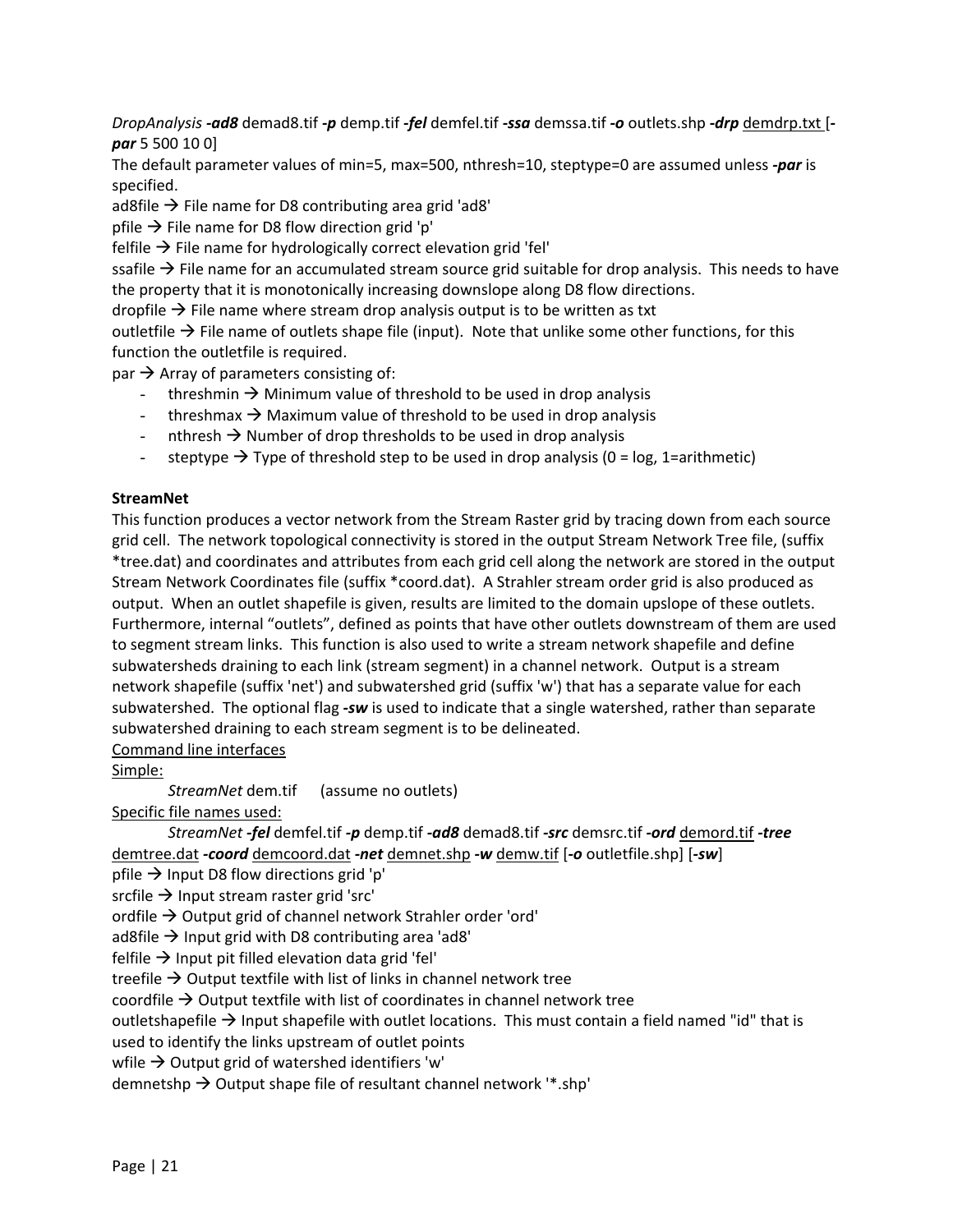#### **MoveOutletsToStreams**

This function moves outlet point that are off a stream raster grid down D8 flow directions until a stream raster grid is encountered. Input is a flow direction grid, stream raster grid and outlets shapefile. Output is a new outlets shapefile where each point has been moved to coincide with the stream raster grid if possible. A field 'dist moved' is added to the new outlets shapefile to indicate the changes made to each point. Points that are already on the stream raster (src) grid are not moved and their 'dist moved' field is assigned a value 0. Points that are initially not on the stream raster grid are moved by sliding them along D8 flow directions until one of the following occurs:

- a. A stream raster grid cell is encountered before traversing the max\_dist number of grid cells. The point is moved and 'dist\_moved' field is assigned a value indicating how many grid cells the point was moved.
- b. More than the max number of grid cells are traversed, or the traversal ends up going out of the domain (encountering a no data D8 flow direction value). The point is not moved and the 'dist moved' field is assigned a value of -1.

Command line interfaces

No simple interface because we have no outlet shape file default suffixes.

Specific file names used:

*MoveOutletsToStreams ‐p* demp.tif *‐src* demsrc.tif *‐o* outlets.shp *‐om* outletsmoved.shp [*‐md* 50] Note that if the *-md* flag and max\_dist parameter is not given, the default of 50 is used.

pfile  $\rightarrow$  File name for D8 flow direction grid (input)

srcfile  $\rightarrow$  File name for stream raster grid (input)

maxdist  $\rightarrow$  maximum number of grid cells to traverse in moving outlet points (input)

outletshapefile  $\rightarrow$  File name for outlets shapefile (input)

movedoutletshapefile  $\rightarrow$  File name for new shapefile where outlets have been moved

#### **Specialized Grid Analysis Functions**

#### **SlopeAreaRatio**

This function is used to calculate the ratio of slope to specific catchment area. Algebraically, it is related to the more common ln(a/tan beta) wetness index, but contributing area is in the denominator to avoid divide by 0 errors when slope is 0.

Command line interfaces

Simple:

*SlopeAreaRatio* dem.tif (default file suffixes used)

Specific file names used:

*SlopeAreaRatio ‐slp* demslp.tif *‐sca* demsca.tif *‐sar* demsar.tif

slopefile  $\rightarrow$  input slope file

areafile  $\rightarrow$  input specific catchment area file

sarfile  $\rightarrow$  output slope area ratio file

#### **D8HDistToStrm**

This function computes the distance from each grid cell moving downstream until a stream grid cell as defined by the Stream Raster grid is encountered. The optional threshold input is to specify a threshold to be applied to the Stream Raster grid (src). Stream grid cells are defined as having src value >= the threshold, or >=1 if a threshold is not specified.

Command line interfaces

Simple:

*D8HDistToStrm* dem.tif (default file suffixes used, without threshold) Specific file names used: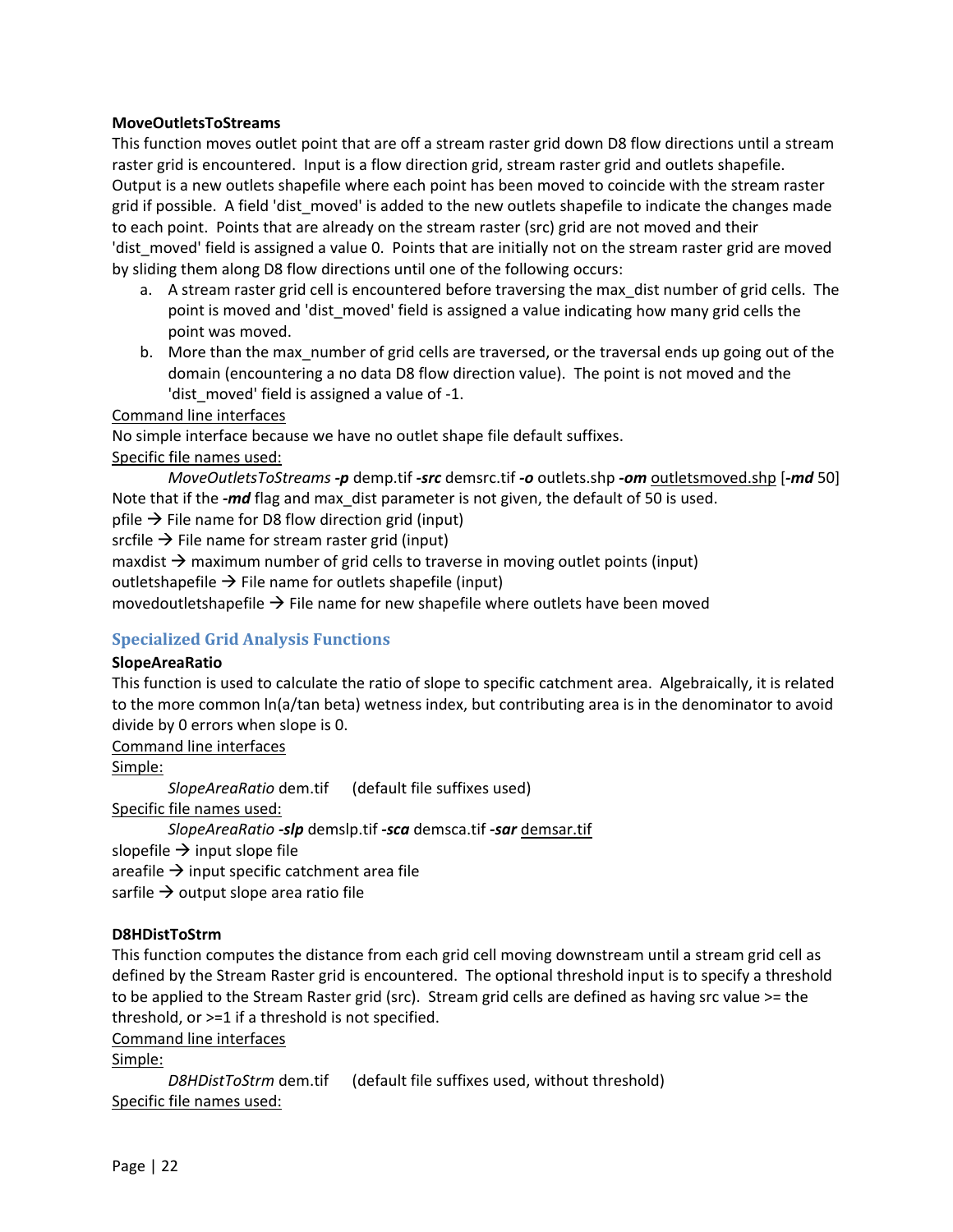*D8HDistToStrm ‐p* demp.tif *‐src* demsrc.tif *‐dist* demdist.tif [*‐thresh* 50]

pfile  $\rightarrow$  D8 flow direction input file

srcfile  $\rightarrow$  stream channel definition input file

distfile  $\rightarrow$  distance to stream channel output file

thresh  $\rightarrow$  integer value used to define channels in srcfile (a greater or equal to test is used)

# **DinfUpDependence**

This function calculates the amount of flow a cell contributes to a subset of cells using the Dinf flow model.

Command line interfaces

Simple:

*DinfUpDependence* dem.tif (default file suffixes used)

Specific file names used:

*DinfUpDependence ‐ang* demang.tif *‐dg* demdg.tif *‐dep* demdep.tif

angfile  $\rightarrow$  Dinf flow direction input file

dgfile  $\rightarrow$  disturbance grid input file

depfile  $\rightarrow$  flow dependence output file

# **DinfDecayAccum**

This function calculates the weighted Dinf flow accumulation at each grid cell, where the flow is subject to first order decay.

Command line interfaces

# Simple:

*DinfDecayAccum* dem.tif (default file suffixes used; without outlet shapefile and weight grid) Specific file names used:

*DinfDecayAccum ‐ang* demang.tif *‐dm* demdm.tif [*‐o* outletfile.shp] [*‐wg* demwg.tif] *‐dsca* demdsca.tif [*‐nc*]

angfile  $\rightarrow$  Dinf flow direction input file

adecfile  $\rightarrow$  Output decayed specific catchment area grid

dmfile  $\rightarrow$  Input decay multiplier grid (distance down grid)

wgfile  $\rightarrow$  Input weight file

outletshapefile  $\rightarrow$  Outlet shape file.

# **DinfConcLimAccum**

This function applies to the situation where an unlimited supply of a substance is loaded into flow at a concentration or solubility threshold Csol over an area demarcated by the (0,1) indicator grid (*dg*) that identifies (value 1) the area of the substance supply. The specific discharge grid gives the overland flow calculated apriori (e.g. using the AreaDinf function) into which the substance is loaded at a solubility threshold over the area of the indicator grid. The concentration in the flow leaving the disturbance area is Csol. This is then attenuated due to decay and dilution downslope.

# Command line interfaces

Simple:

*DinfConcLimAccum* dem.tif (assume no outlets, default file suffixes and solubility threshold of 1.0 used)

Specific file names used:

*DinfConcLimAccum ‐ang* demang.tif *‐dg* demdg.tif *‐dm* demdm.tif *‐ctpt* demctpt.tif *‐q* demq.tif [*‐o* outletfile.shp] [*‐csol* 1] [*‐nc*]

angfile  $\rightarrow$  Dinf flow direction input grid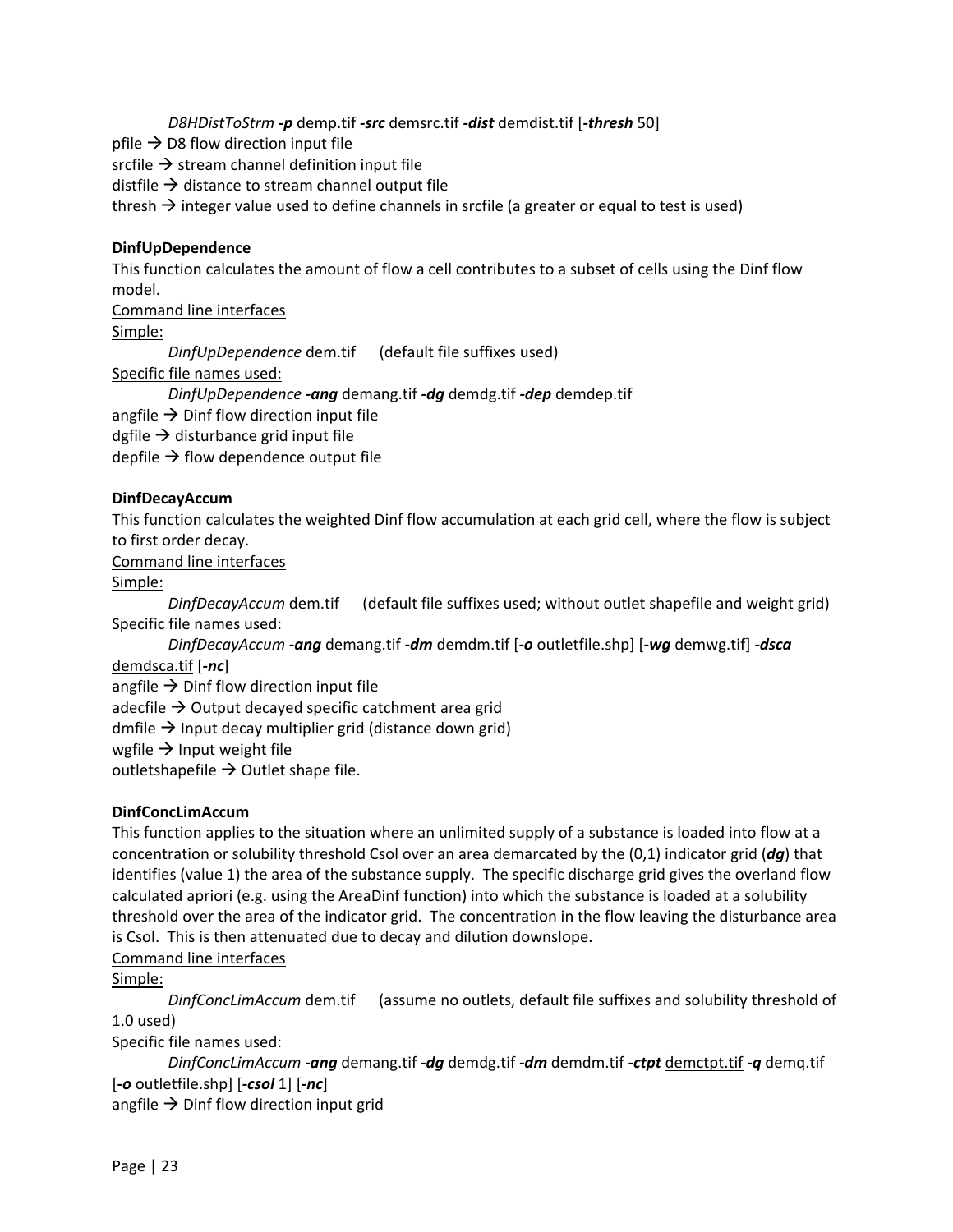ctptfile  $\rightarrow$  Output concentration grid. dmfile  $\rightarrow$  decay multiplier grid wgfile  $\rightarrow$  Specific discharge grid dgfile  $\rightarrow$  Input disturbance indicator grid.  $\text{cSol} \rightarrow \text{Concentration threshold}$ qfile  $\rightarrow$  Specific discharge grid. outletfile  $\rightarrow$  Outlet shapefile.

## **DinfTransLimAccum**

This function applies to the situation where there is a supply of substance (e.g. erosion) and capacity for transport of the substance (e.g. sediment transport capacity). This function accumulates the substance flux subject to the rule that the transport out of any grid cell is the minimum of the transport in to that grid cell and the transport capacity.

Command line interfaces

Simple:

*DinfTransLimAccum* dem.tif (assume no outlets, no input concentration file, default file suffixes used)

Specific file names used:

*DinfTransLimAccum ‐ang* demang.tif *‐tsup* demtsup.tif *‐tc* demtc.tif [*‐cs* demcs.tif *‐ctpt* demctpt.tiff] *‐tla* demtla.tif *‐tdep* demtdep.tif [*‐o* outletfile.shp] [*‐nc*] angfile  $\rightarrow$  Dinf flow direction input grid tsupfile  $\rightarrow$  Input transport supply grid tcfile  $\rightarrow$  Input transport capacity grid tlafile  $\rightarrow$  Output transport limited accumulation grid depfile  $\rightarrow$  Output deposition grid csfile  $\rightarrow$  Input concentration grid (optional) ctptfile  $\rightarrow$  Output concentration grid (optional) outletfile  $\rightarrow$  Outlet shapefile.

#### **DinfRevAccum**

This works in a similar way to evaluation of weighted Contributing area (AreaDinf), except that the accumulation is by propagating the weight loadings upslope along the reverse of the flow directions to accumulate the quantity of weight loading downslope from each grid cell. The function also reports the maximum value of the weight loading downslope from each grid cell in the Maximum Downslope grid. Command line interfaces

Simple:

*DinfRevAccum* dem.tif (default file suffixes used without threshold value) Specific file names used:

*DinfRevAccum ‐ang* demang.tif *‐wg* demwg.tif *‐racc* demracc.tif *‐dmax* demdmax.tif angfile  $\rightarrow$  Input Dinf flow direction grid wgfile  $\rightarrow$  Input weight grid

raccfile  $\rightarrow$  Output reverse accumulation grid

dmaxfile  $\rightarrow$  Output maximum downslope grid

#### **DinfDistDown**

This function was developed to calculate distance to stream using multiple methods: horizontal, vertical, Pythagoras and surface, each distance with average, maximum and minimum options, using the Dinf flow model. The distance between grid cells is defined as either: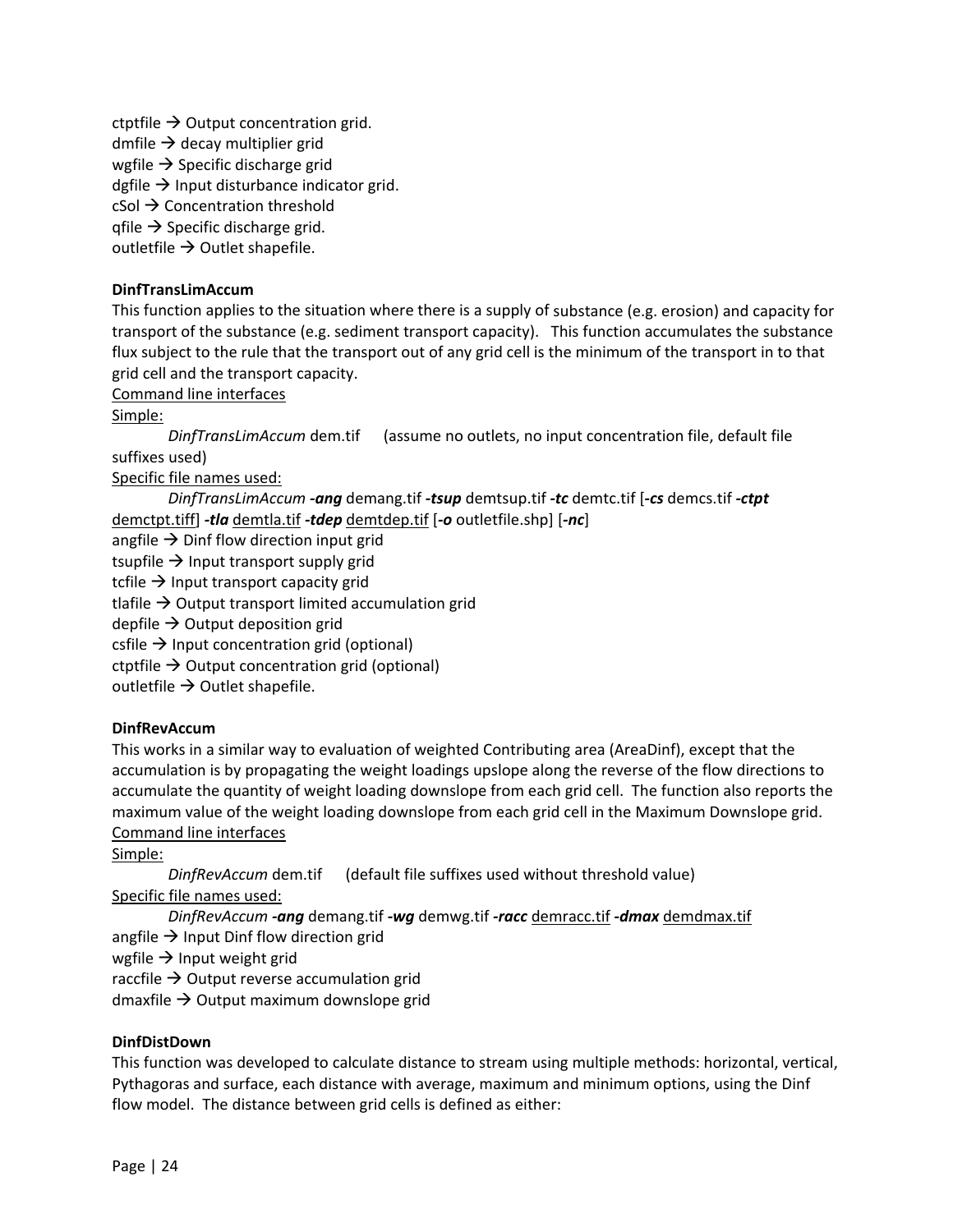- horizontal. The horizontal distance between grid cells, *h*.
- vertical. The difference in elevation between grid cells, *v*
- surface. The along the surface difference in elevation between grid cells defined as *s=h\*sqrt(1+slope<sup>2</sup> )*

These are then accumulated downslope from each point to the stream as defined by the stream raster grid. Since the flow from each grid cell is proportioned between multiple downslope cells the following options are used in accumulating distance between a grid cell and the stream.

- Average (ave). Here the proportions of flow going from one grid cell to the next are used as weights for weighted averaging
- Minimum (min). Here the shortest distance over multiple flow paths is accumulated.
- Maximum (max). Here the longest distance over multiple flow paths is accumulated.

In addition, a Pythagoras distance from the point in question to the stream calculated as  $p = sqrt(hs^2 + vs^2)$ where *hs* is the horizontal distance to the stream and *vs* is the vertical distance to the stream is defined. Further there is the option to specify a weight grid as input. If this is specified, the distance between grid cells indicated above is multiplied by  $(w+w_d)/2$ , the average of the weight along the path from a grid cell to its downslope neighbor.

# Command line interfaces

# Simple:

*DinfDistDown* dem.tif (default file suffixes used, default method = ave h, and without weight grid)

Specific file names used:

*DinfDistDown ‐ang* demang.tif *‐fel* demfel.tif *‐src* demsrc.tif [*‐wg* demwg.tif] *‐dd* demdd.tif [*‐m* ave h] [*‐nc*]

Note that two parameters need to follow ‐m, the first from ave, min, max to indicate the method statistic, and the second from h, v, s, p to indicate the method type. The default method 'ave' and 'h' are used if method is not specified.

angfile  $\rightarrow$  Input Dinf flow direction grid

felfile  $\rightarrow$  Input pit filled elevation grid

wgfile  $\rightarrow$  Input weight path grid

srcfile  $\rightarrow$  Input stream raster grid

ddfile  $\rightarrow$  Output distance down grid

method  $\rightarrow$  Method to be used (Encoding is h = horizontal, v = vertical, p = Pythagoras, s = surface, ave = average,  $min = minimum$ , and  $max = maximum$ )

# **DinfDistUp**

This function was developed to calculate distance to ridge using four methods: horizontal, vertical, Pythagoras and surface, each distance with average, maximum and minimum variations, using the Dinf flow model. Distances between cells are defined the same as for the DinfDistDown function. Grid cells that have no flow contribution from upslope grid cells are defined to be ridge grid cell and this function reports the distance from ridge cells to each grid cell. There is no weighting option, unlike DinfDistUp. There is an option to input a threshold, which if specified considers only grid cells with proportion more than the specified threshold contributing to a grid cell as being upslope of a grid cell for the calculation of distances to the ridge.

Command line interfaces

Simple:

*DinfDistUp* dem.tif (default file suffixes used, default method = ave h, without threshold) Specific file names used:

*DinfDistUp ‐ang* demang.tif *‐fel* demfel.tif *‐du* demdu.tif [*‐m* ave h] [*‐thresh* 0.5] [*‐nc*]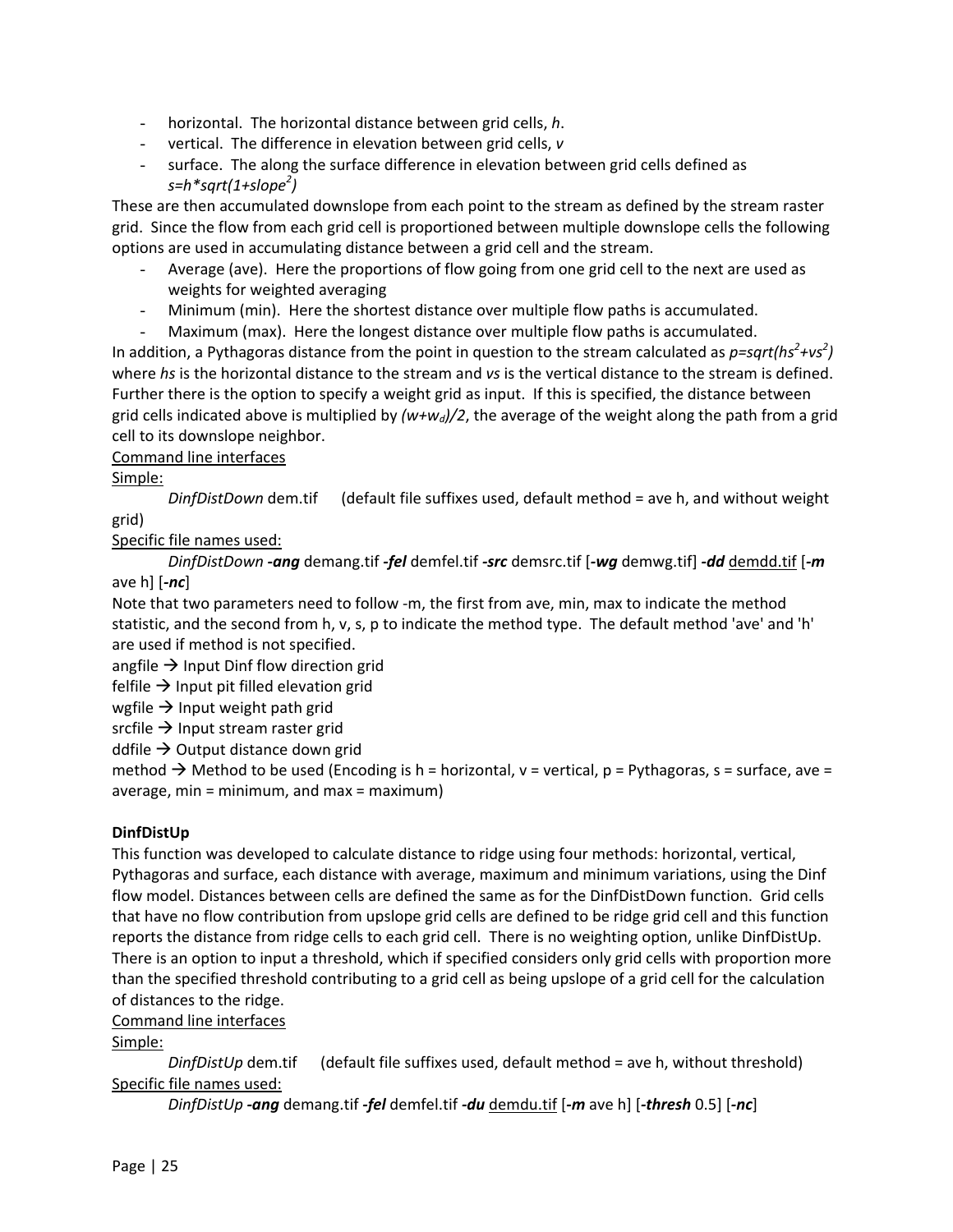Note that two parameters need to follow *‐m*, the first from ave, min, max to indicate the method statistic, and the second from h, v, s, p to indicate the method type. The default method 'ave' and 'h' are used if method is not specified.

angfile  $\rightarrow$  Input Dinf flow direction grid felfile  $\rightarrow$  Input pit filled elevation grid wgfile  $\rightarrow$  Input weight path grid dufile  $\rightarrow$  Output Dinf rise to ridge grid method  $\rightarrow$  Method to be used (Encoding is h = horizontal, v = vertical, p = Pythagoras, s = surface, ave = average, min = minimum, and max = maximum) thresh  $\rightarrow$  Used to consider only grid cells that contribute flow with a proportion greater than a user specified threshold.

## **DinfAvalanche**

In this function, avalanche runout zones are computed from input avalanche source zones. The rule for identifying runout zones is that all locations downslope from a source zone are potentially affected up until the energy from the avalanche is depleted. This depletion point is estimated when the slope between the source and the affected area is less than a threshold angle (alpha). The alpha angle is calculated using the distance from the highest point in the source zone to points within the potential runout zone. Distance may be measured either along a straight line or along a flow path. This alpha‐ angle model is a simple model for avalanche or debris flow runout that is used in practice to evaluate potential hazards (e.g. Schaerer, 1981; McClung and Schaerer, 1993; Iverson, 1997; Toyos et al., 2007). Command line interfaces

Simple:

*DinfAvalanche* dem.tif (default file suffixes used, default path=1, default threshold=0.2, and default angle=18)

Specific file names used:

*DinfAvalanche ‐ang* demang.tif *‐fel* demfel.tif *‐ass* demass.tif *‐rz* demrz.tif –dfs demdfs.tif [*‐*

*thresh* 0.2] [*‐alpha* 20] [*‐direct*]

angfile  $\rightarrow$  Input Dinf flow direction grid

felfile  $\rightarrow$  Input pit filled elevation grid

assfile  $\rightarrow$  Input avalanche source site grid

rzfile  $\rightarrow$  Output avalanche runout zone grid. The values output are actually the alpha angles from the source zone to each grid cell. All will be greater than the input alpha threshold angle.

dfsfile  $\rightarrow$  Output distance down (path distance) grid

thresh  $\rightarrow$  Input proportion threshold

alpha  $\rightarrow$  Input angle threshold

directh  $\rightarrow$  Flag to indicate whether distance is measured along flow path (default) or as a straight line from source to grid cell (if direct is given). Distances are horizontal distances in both cases.

#### **SlopeAveDown**

This function computes slope in a D8 downslope direction averaged over a user selected distance. Command line interfaces

Simple:

*SlopeAveDown* dem.tif (default file suffixes used, default downslope distance taken as 50) Specific file names used:

*SlopeAveDown ‐p* demp.tif *‐fel* demfel.tif *‐slpd* demslpd.tif [*‐dn* 50] pfile  $\rightarrow$  Input D8 flow direction grid